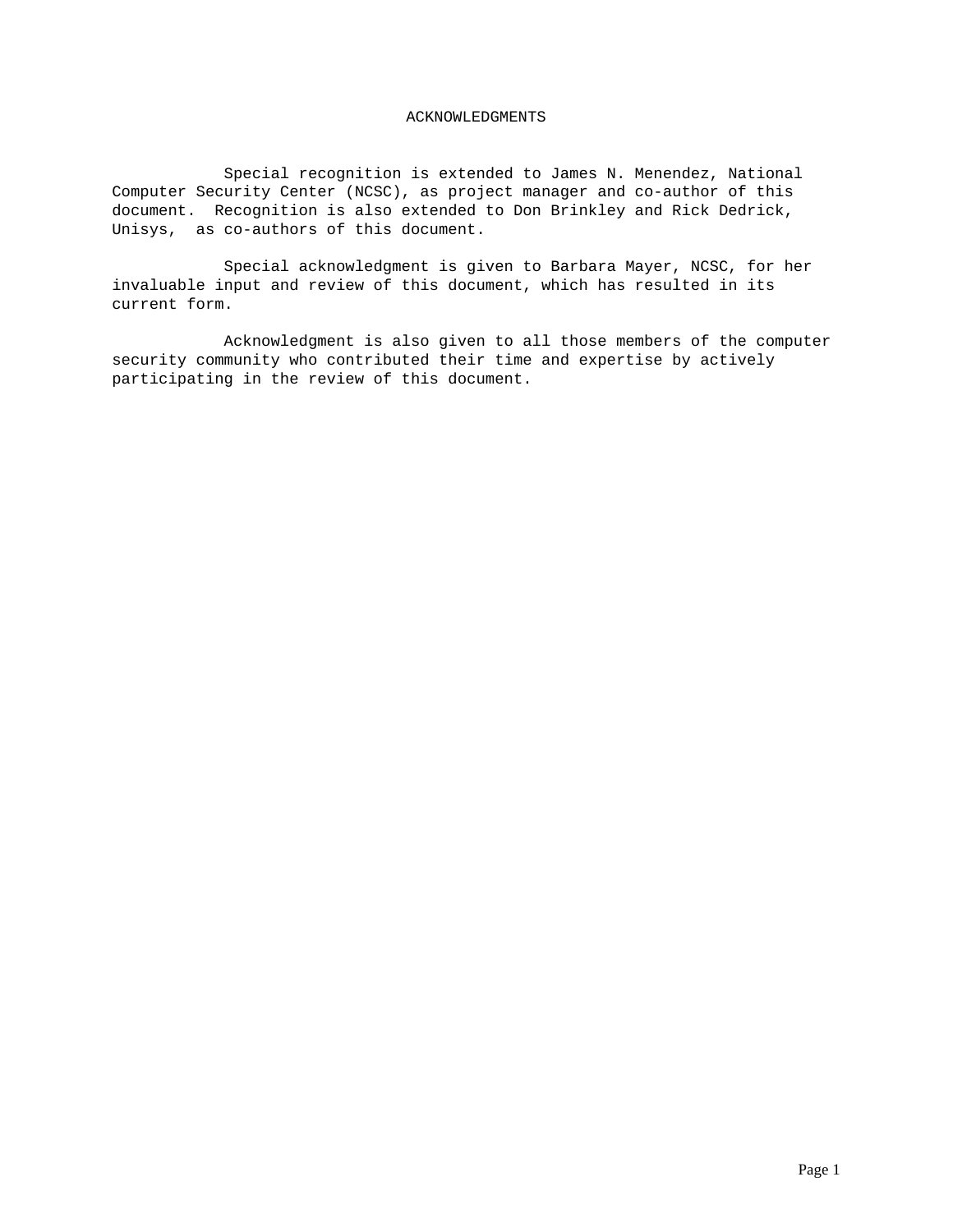| FOREWORD | TABLE OF CONTENTS      |                                                     | i.             |
|----------|------------------------|-----------------------------------------------------|----------------|
|          | <b>ACKNOWLEDGMENTS</b> |                                                     | ii             |
|          | 1. INTRODUCTION1       |                                                     |                |
|          |                        | 1.1 PURPOSE                                         | 1              |
|          |                        | 1.2 SCOPE                                           | $\mathbf{1}$   |
|          |                        | 1.3 CONTROL OBJECTIVE                               | $\overline{a}$ |
|          |                        | 2. OVERVIEW OF DESIGN DOCUMENTATION PRINCIPLES      | 3              |
|          |                        | 2.1 PURPOSE OF DESIGN DOCUMENTATION                 | $\mathsf{3}$   |
|          |                        | 2.2 DESIGN DOCUMENTATION DEVELOPMENT FOR EVALUATION | $\mathfrak{Z}$ |
|          |                        | 2.3 LEVEL OF DETAIL OF DESIGN DOCUMENTATION         | 4              |
|          |                        | 2.4 LEVEL OF EFFORT FOR MEETING THE REQUIREMENTS    | 4              |
|          |                        | 2.5 FORMAT OF DESIGN DOCUMENTATION                  | 5              |
|          |                        | 3. MEETING THE CRITERIA REQUIREMENTS                | 7              |
|          |                        | 3.1 THE C1 DESIGN DOCUMENTATION REQUIREMENTS        | 7              |
|          |                        | 3.2 THE C2 DESIGN DOCUMENTATION REQUIREMENTS        | 7              |
|          |                        | 3.3 THE B1 DESIGN DOCUMENTATION REQUIREMENTS        | 7              |
|          |                        | 3.4 THE B2 DESIGN DOCUMENTATION REQUIREMENTS        | 8              |
|          |                        | 3.5 THE B3 DESIGN DOCUMENTATION REQUIREMENTS        | 9              |
|          |                        | 3.6 THE A1 DESIGN DOCUMENTATION REQUIREMENTS        | 9              |
|          |                        | 4. COMPONENTS OF DESIGN DOCUMENTATION               | 11             |
|          |                        | 4.1 DOCUMENTING THE SECURITY POLICY                 | 11             |
|          |                        | 4.2 DOCUMENTING TCB PROTECTION MECHANISMS           | 14             |
|          |                        | 4.3 DOCUMENTATION OF COVERT CHANNELS                | 16             |
|          | 5. OTHER TOPICS19      |                                                     |                |
|          |                        | 5.1 MODULARITY                                      | 19             |
|          |                        | 5.2 HARDWARE DESIGN DOCUMENTATION                   | 19             |
|          |                        | 5.3 CONFIGURATION MANAGEMENT                        | 20             |
|          |                        | 6. SUMMARY OF DESIGN DOCUMENTATION                  | 23             |
|          | APPENDIX A             | SUMMARY OF DESIGN DOCUMENTATION REOUIREMENTS        | 25             |
|          |                        |                                                     |                |
|          | APPENDIX B             |                                                     |                |
|          |                        | EXCERPTS FROM FINAL EVALUATION REPORTS              | 29             |
|          |                        | B.1 CLASS C2                                        | 29             |
|          |                        | B.1.1 UTX/32S                                       | 29             |
|          |                        | B.2 CLASS B2                                        | 30             |
|          |                        | B.2.1 Multics                                       | 30             |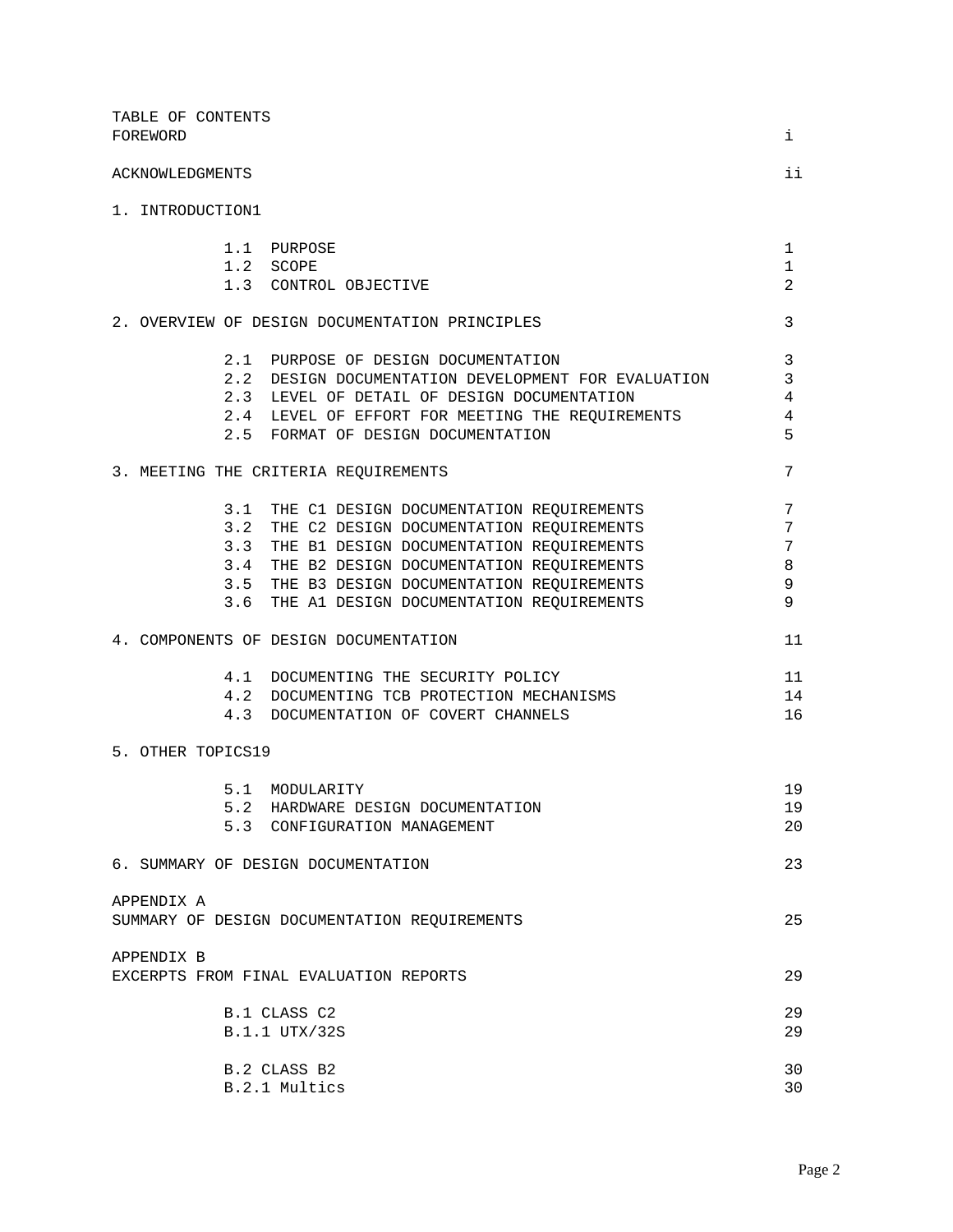|            | CLASS A1<br>B.3<br>B.3.1 SCOMP | 31<br>31 |
|------------|--------------------------------|----------|
|            |                                |          |
| GLOSSARY   |                                | 33       |
| REFERENCES |                                | 36       |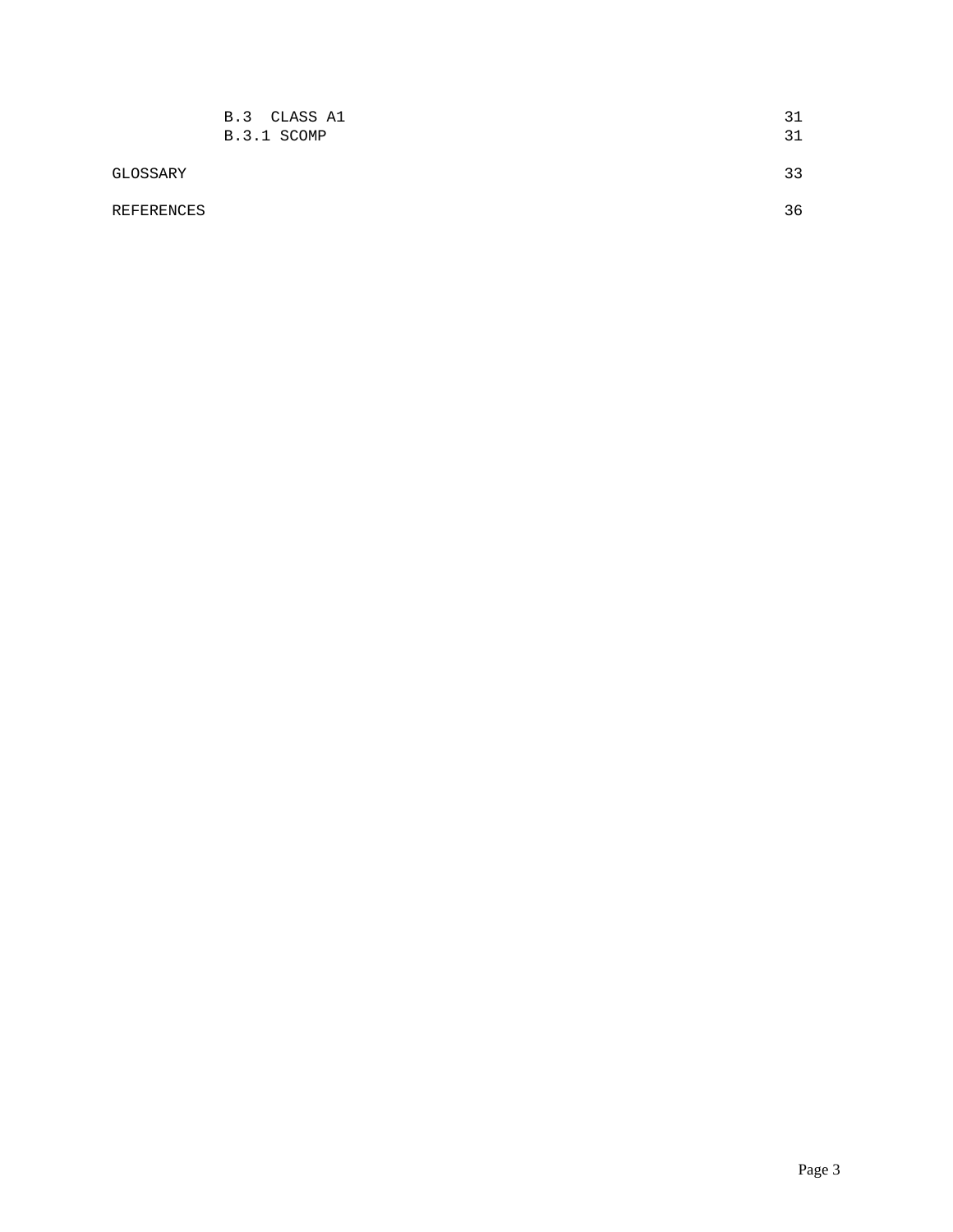# 1. INTRODUCTION

# 1.1 Purpose

The Trusted Computer System Evaluation Criteria (TCSEC) is the standard used for evaluating the effectiveness of security controls built into Automated Data Processing (ADP) systems. The TCSEC is divided into four divisions: D, C, B, and A, ordered in a hierarchical manner, with the highest division (A) being reserved for those systems providing the best available level of assurance. Within Divisions C through A are a number of subdivisions known as classes, which are also ordered in a hierarchical manner to represent different levels of trust in these classes.

Design Documentation is a TCSEC requirement for classes C1 and above. The purpose of this guideline is to provide developers of trusted computer systems with guidance in understanding and meeting the design documentation requirements contained in the TCSEC. To accomplish this, the guideline addresses two goals. First, the guideline increases the vendors' awareness of the importance of design documentation to the security of their system throughout the system life-cycle. Second, the guideline forms an initial basis of understanding between the vendor and evaluator communities concerning what is expected by the evaluation team in the review process and deliverables for design documentation.

Any examples in this document are not to be construed as the only implementation that will satisfy the TCSEC requirement. The examples are merely suggested implementations. The recommendations in this document are also not to be construed as supplementary requirements to the TCSEC. The TCSEC is the only metric against which systems will be evaluated.

This guideline is part of the Technical Guidelines Program to provide helpful guidance on TCSEC issues and the features they address.

# 1.2 Scope

Design Documentation is a TCSEC requirement for classes C1 through A1. It is one of the four types of documentation required by the TCSEC. The other three documentation requirements are for a Trusted Facility Manual (TFM), Security Features Users Guide (SFUG), and Test Plan Documentation. The role of Design Documentation is to identify and describe the Trusted Computing Base (TCB) and its security features. Only Design Documentation for the TCB is required to meet the TCSEC requirements, but it is strongly recommended that design documentation exist for the entire system. Throughout this document, the word system will be used as the object of design documentation to include the TCB and the untrusted portions of the system. However, it should be emphasized that the TCSEC requirements are based solely on the design documentation of the TCB.

Design Documentation assists vendors during the system life-cycle by thoroughly defining the policies that the system enforces. It also provides the material by which the evaluator can assess whether, and to what degree, the design intent was carried into the implementation. The design documentation is intended to guide the implementation of the product;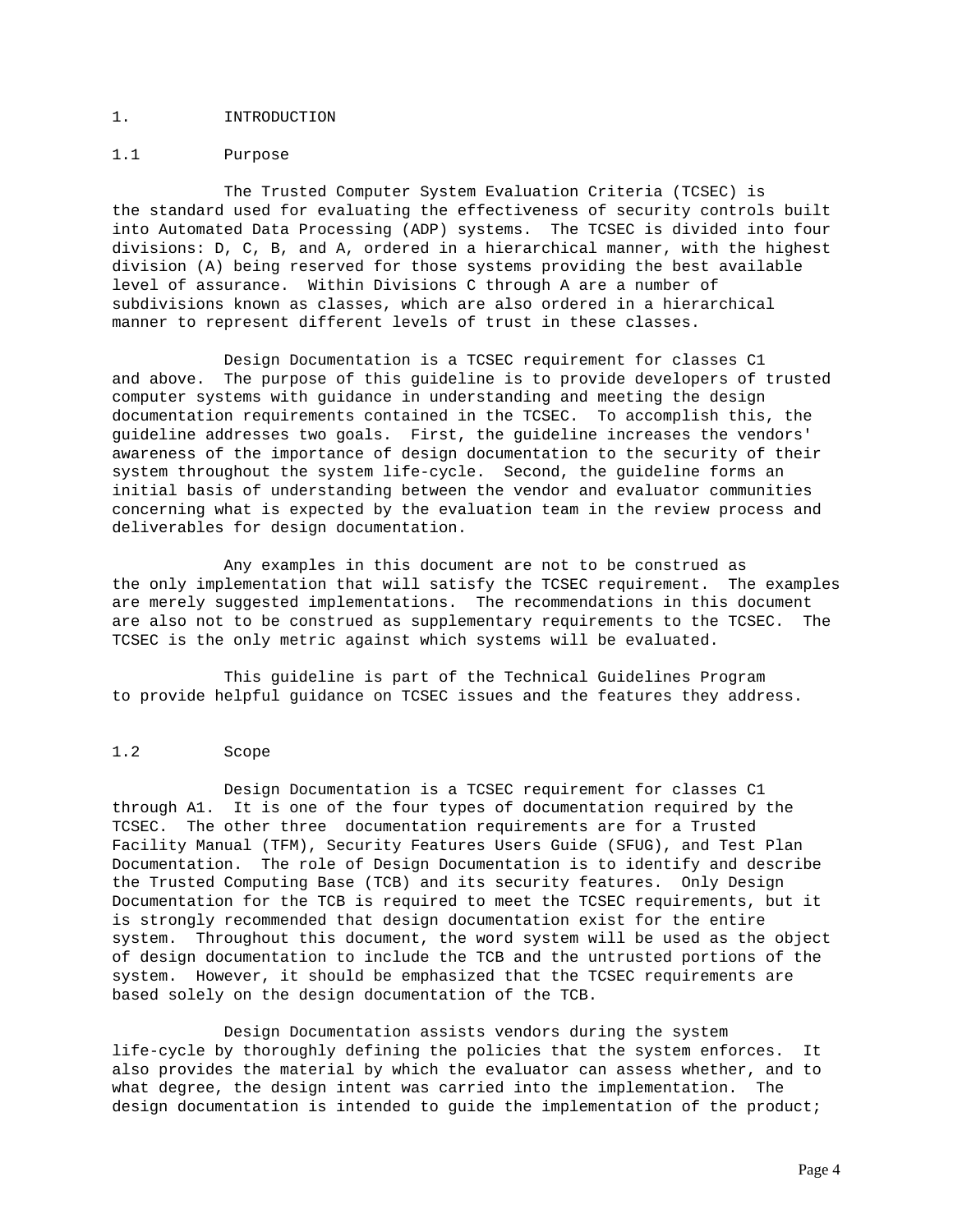it is not intended merely as an abstract philosophical exercise completely divorced from the "real" product.

Design documentation also increases the developer's level of understanding of the system. It should facilitate the correct implementation of the intended behavior and features of the system. This guideline will discuss design documentation and its features as they apply to computer systems and products that are being built with the intention of meeting the requirements of the TCSEC.

### 1.3 Control Objective

Each of the TCSEC requirements serves to ensure that one of the three basic control objectives for trusted computing - security policy, accountability, and assurance - are satisfied. Throughout the system life-cycle, design documentation aids in attaining the third objective, assurance, by helping to "substantiate claims for the completeness of access mediation and degree of tamper resistance." [5]

The TCSEC gives the following as the Assurance Control Objective:

"Systems that are used to process or handle classified or other sensitive information must be designed to guarantee correct and accurate interpretation of the security policy and must not distort the intent of that policy. Assurance must be provided that correct implementation and operation of the policy exists throughout the system's life-cycle."[5]

Design documentation plays an important role in providing this life-cycle assurance. It demonstrates that correct implementation and enforcement of the system's security policy exists throughout the system's life-cycle. As it relates to this control objective, design documentation facilitates the efforts of vendors and system developers in modifying and maintaining the system throughout its life-cycle, without compromising the trustworthiness of the system.

In addition, design documentation serves as a useful training tool. Design documentation presents a technical history of the system, containing documentation on past changes to the system as well as the current system. It can be used in the training of new systems programmers and hardware engineers to familiarize them with the system.

## 2. OVERVIEW OF DESIGN DOCUMENTATION PRINCIPLES

Design documentation is a requirement for TCSEC classes C1 and above. It provides a means of communicating the design of a system to developers that enables them to comprehend the design principles of the system and to make changes or upgrades to the system without compromising the trustworthiness of the system. The information contained in the design documentation provides a rationale as to why a system is designed as it is and whether changes to the system will alter the intent of the design.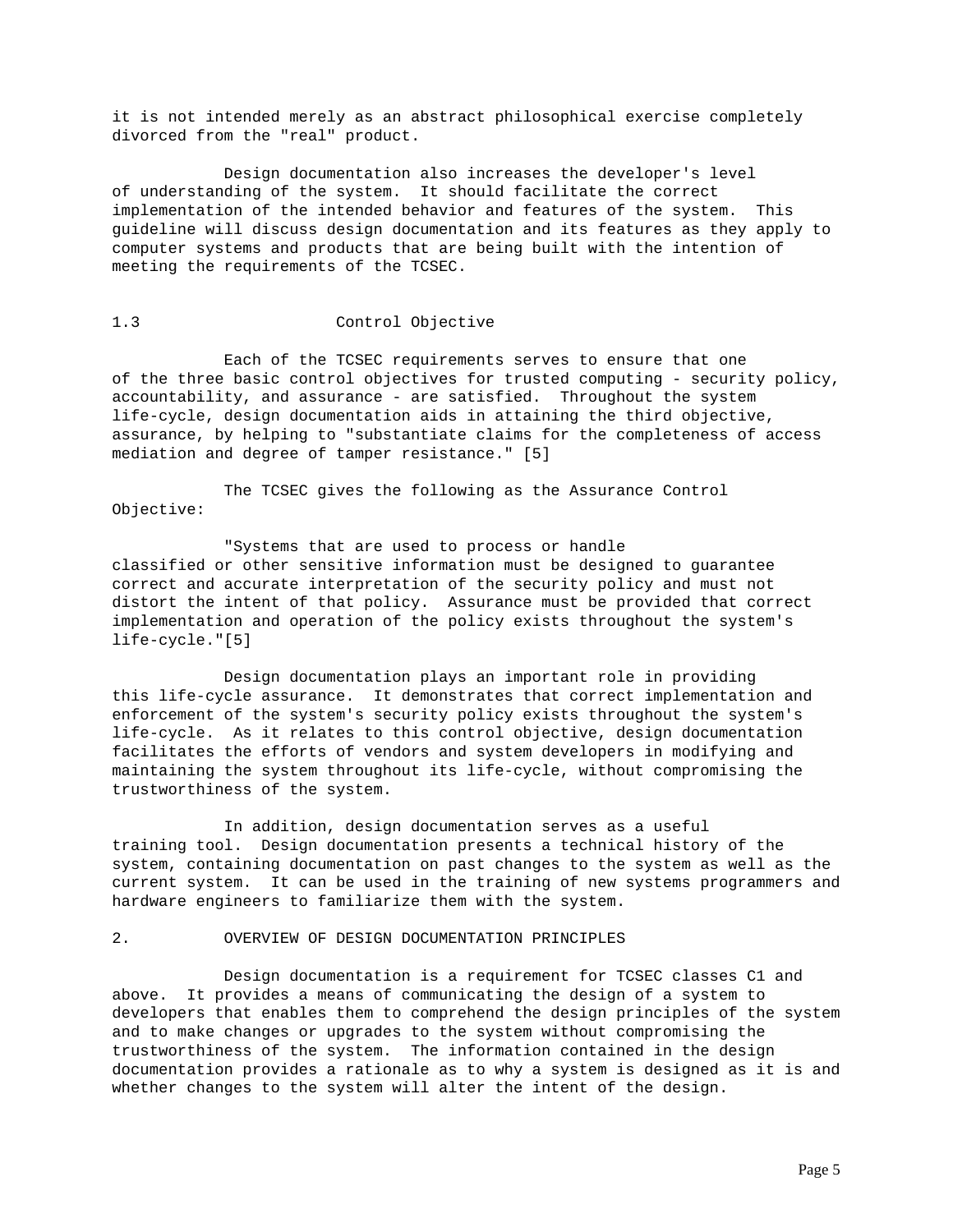Design documentation plays an important role in the life-cycle maintenance of a system and should not be viewed as a burden to system development. This document should help developers understand the importance of design documentation in the life-cycle of computer systems, as well as to the maintenance of trust in these systems. Developers should recognize the importance of meeting the purpose and intent of the TCSEC design documentation requirements as opposed to meeting them in a strictly mechanical fashion.

# 2.1 Purpose of Design Documentation

The primary purpose of design documentation is to define and describe the properties of a system. As it relates to the TCSEC, design documentation provides an explanation of how the security policy of a system is translated into a technical solution through the TCB hardware, software, and firmware.

Design documentation explains the system's protection mechanisms so that the effect a change may have on the security of the system can be evaluated prior to a change being performed. It relates the TCSEC requirements to the architecture of a system and guides the implementation of the system under development. Complete documentation ensures that the vendor has an understanding of what elements of the system are protection critical. Design documentation explains the system design to the vendor's development team and enables the developers to understand the design of the system well enough to maintain the system and to perform any necessary changes to it without adversely affecting the trustworthiness of the system. In addition, the design documentation assists the evaluators by providing them with a vehicle by which the completeness and correctness of the implementation can be assessed.

# 2.2 Design Documentation Development for Evaluation

Developers should incorporate the design documentation requirements into the system development process. A plan that addresses each design documentation requirement should be developed early in the development phase and shared with the National Computer Security Center evaluators to ensure the thoroughness of the documentation.

Iterative development of the design documentation is the key to minimizing vendor and evaluator efforts during the evaluation process. Vendors should precede their design documentation with the submittal of an outline of the design documentation to the evaluators. This outline should contain, among other things, a statement of purpose and the intended audience of the design documentation. Then, through a process of draft submittal, evaluator comments and requests for additional information, and draft revision the design documentation requirements will be met. This guideline should expedite this process by bringing the vendor's first drafts closer to evaluator expectations and by facilitating convergence between vendor product and evaluator expectations. If vendors establish a dialogue with evaluators early in the design documentation development and solicit their comments on early and subsequent drafts of the design documentation, both vendors and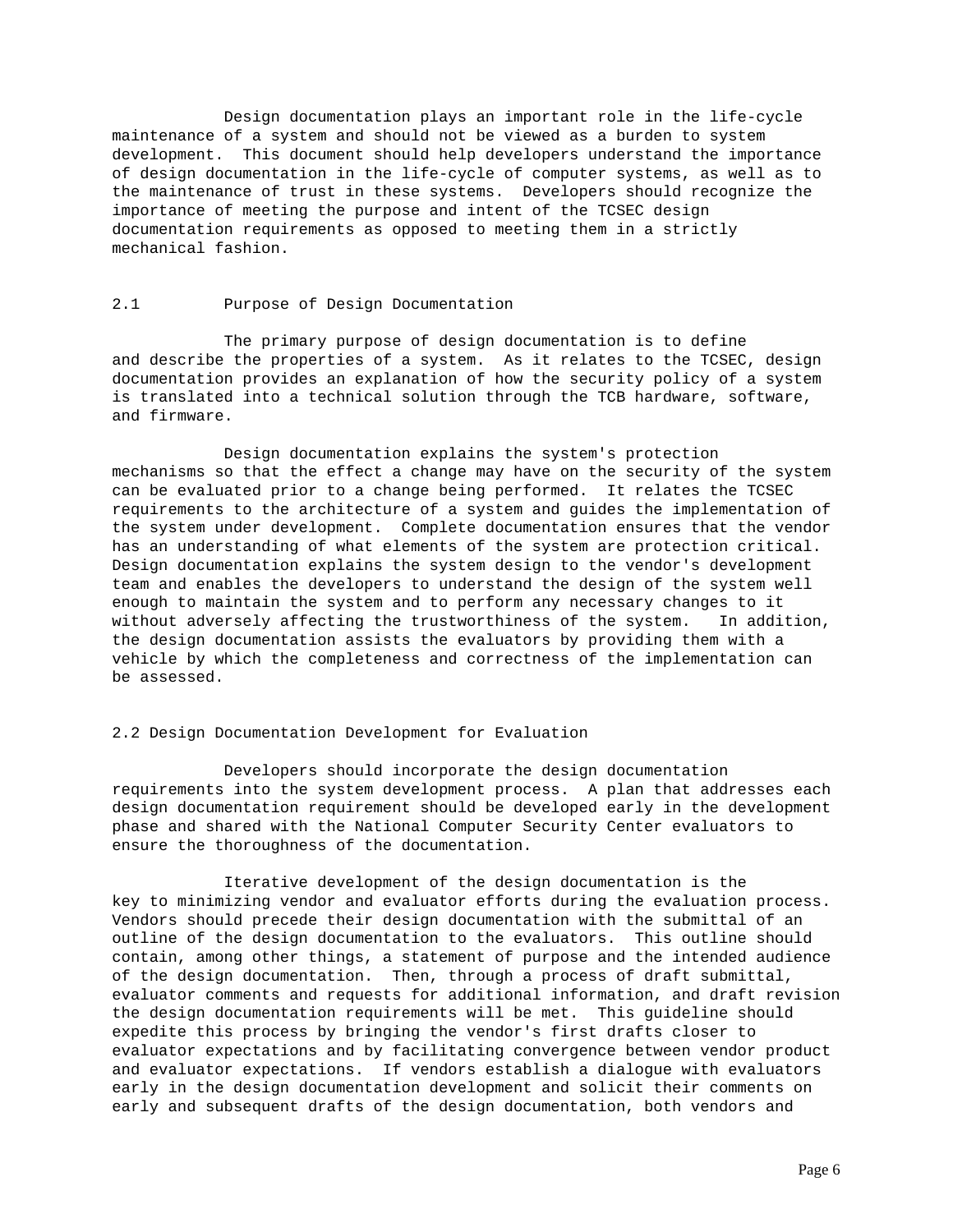evaluators will save a great deal of time and effort in completing the evaluation process.

# 2.3 Level of Detail of Design Documentation

The level of detail of design documentation will determine its usefulness and adequacy in meeting the TCSEC requirements, as well as its usefulness to the vendor in the development and maintenance of the system. For evaluators, the level of detail of the design documentation is reviewed to ensure that the system developer understands the design of the system well enough to make changes or upgrades to the system without compromising the trustworthiness of the system. Design documentation also ensures that the developer understands the overall security concepts that are required to be part of the system design. How well the security properties of the system are documented, and how this information is integrated into the design documentation will determine whether or not the level of detail of the design documentation is sufficient in meeting the TCSEC requirements.

The design documentation shall be detailed enough to serve as a useful tool for vendor maintenance of the system and shall clearly indicate what elements of the design impact the trustworthiness of the system. One purpose behind design documentation is to assist vendors in maintaining the system and should not present a burden to the vendor in terms of quantity or detail. A good rule of thumb is that the level of detail of design documentation should be sufficient to permit an individual with a degree in Computer Science, Electrical Engineering, or the equivalent with knowledge and skills in programming, hardware, or firmware development to understand the system design and be able to design system modifications without adversely affecting trustworthiness of the system.

# 2.4 Level of Effort for Meeting the Requirements

The level of effort necessary for developing satisfactory design documentation has historically been underestimated because the intent and implications of the TCSEC requirements for design documentation have seldom been completely understood. An important factor to consider when deciding on an appropriate level of effort is the importance of the design documentation throughout the system life-cycle. Well structured design documentation that is carefully planned and developed will make it easier to understand the design of the system.

The level of effort necessary for a vendor to meet the design documentation requirements varies from system to system. The level of effort generally will depend upon the necessary level of detail, which depends upon the class of evaluation and the complexity of the system being evaluated. The requirements for TCSEC classes C1 and C2 may be met by simply following good engineering documentation practices, but as the TCSEC class level increases, so does the level of detail and effort necessary for meeting the TCSEC requirements.

In terms of quantity, the length of design documentation at the higher classes has been found to be roughly comparable in bulk to the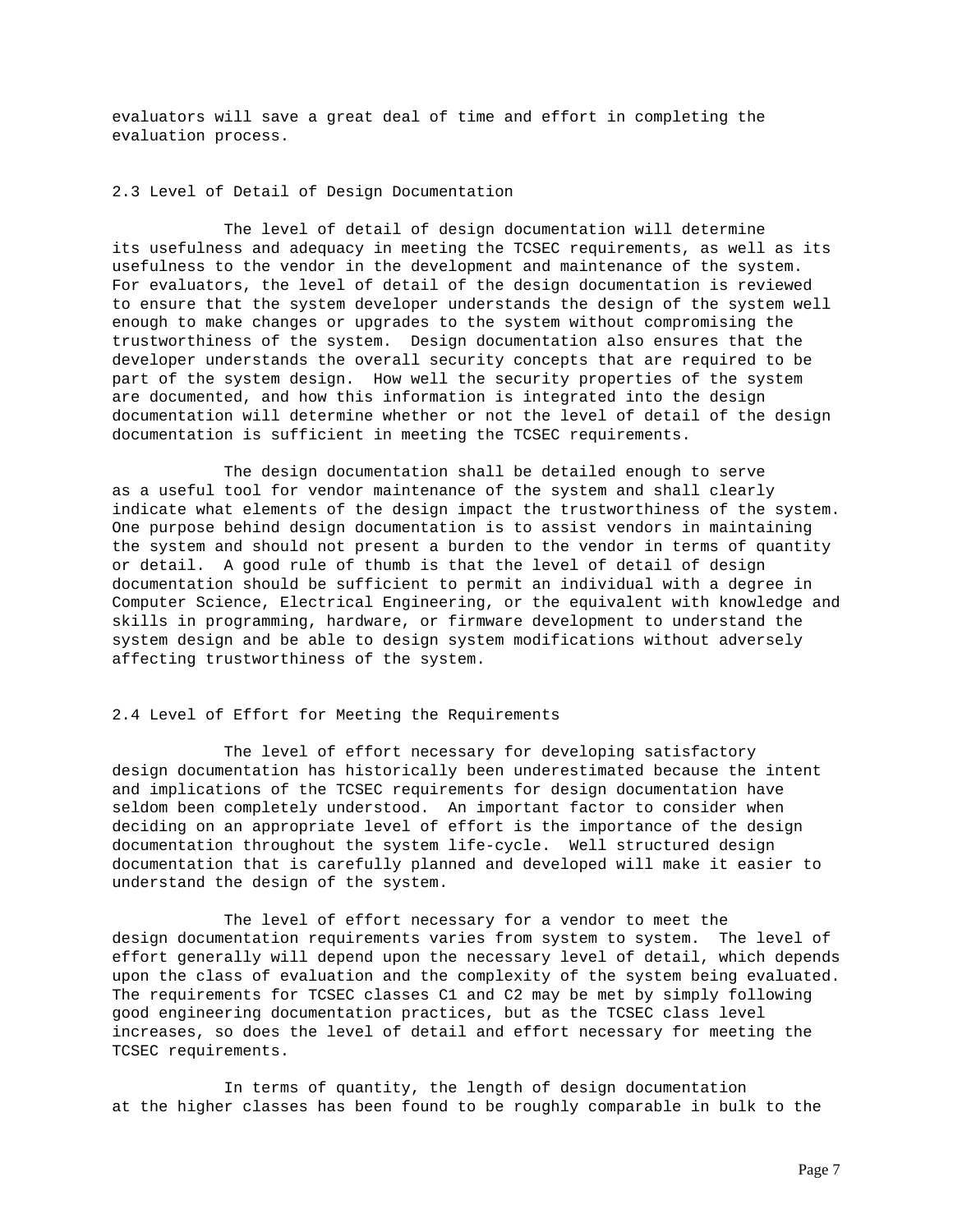source listings of the overall system. In general, producing the design documentation may require several man months to a man year of system development time at Classes C1 and C2, and up to several man years at the higher classes. Although developing design documentation for a system may be time consuming, this time will be amply rewarded by the ease of system maintainability during its life-cycle.

### 2.5 Format of Design Documentation

The format and style for each vendor's design documentation is specific to that vendor, and to suggest a specific format would restrict vendors in developing their design documentation. Although this guideline addresses distinct requirements for design documentation, it should not be assumed that separate documents are necessary to meet each requirement. Indeed, the design documentation shall address each of the requirements, but it is acceptable for evaluators to be pointed to a number of documents to address a specific requirement. Also, graphics serve as a useful adjunct to design documentation, although not sufficient alone to meet the TCSEC requirement for design documentation. Developers may choose to use graphics to describe a system in addition to other design documentation.

Differences among computer system architectures, designs, and implementation approaches make developing a standard format for design documentation inadvisable. In addition, the format of design documentation for one system may be totally inappropriate for meeting another system's needs. The format chosen by the vendor for presenting the design documentation may be influenced by business concerns other than expeditious security evaluation. Different design documentation formats present different advantages and challenges to evaluators and different advantages and costs to vendors that should be weighed.

A system's design may be evolutionary, resulting from improvements that build upon an initial version. Maintaining documentation on a system in a release/update form may be convenient for a developer. However, it is difficult for new developers and life-cycle personnel to gain an understanding of the overall system architecture from documentation that describes the system in chronological terms through system releases and updates. To be useful, these updates shall be incorporated into the design documentation, and the design documentation shall be presented as a complete description of the system, and not the initial description plus supplemental sections describing changes.

## 3. MEETING THE CRITERIA REQUIREMENTS

This section lists the TCSEC requirements for design documentation at each class. All of these requirements have been extracted from the TCSEC design documentation requirements and include explicit and implicit design documentation requirements, where necessary. Each numbered requirement is referenced in the discussions that follow in Sections 6 and 7 of this document. This section serves as a quick reference for TCSEC class requirements.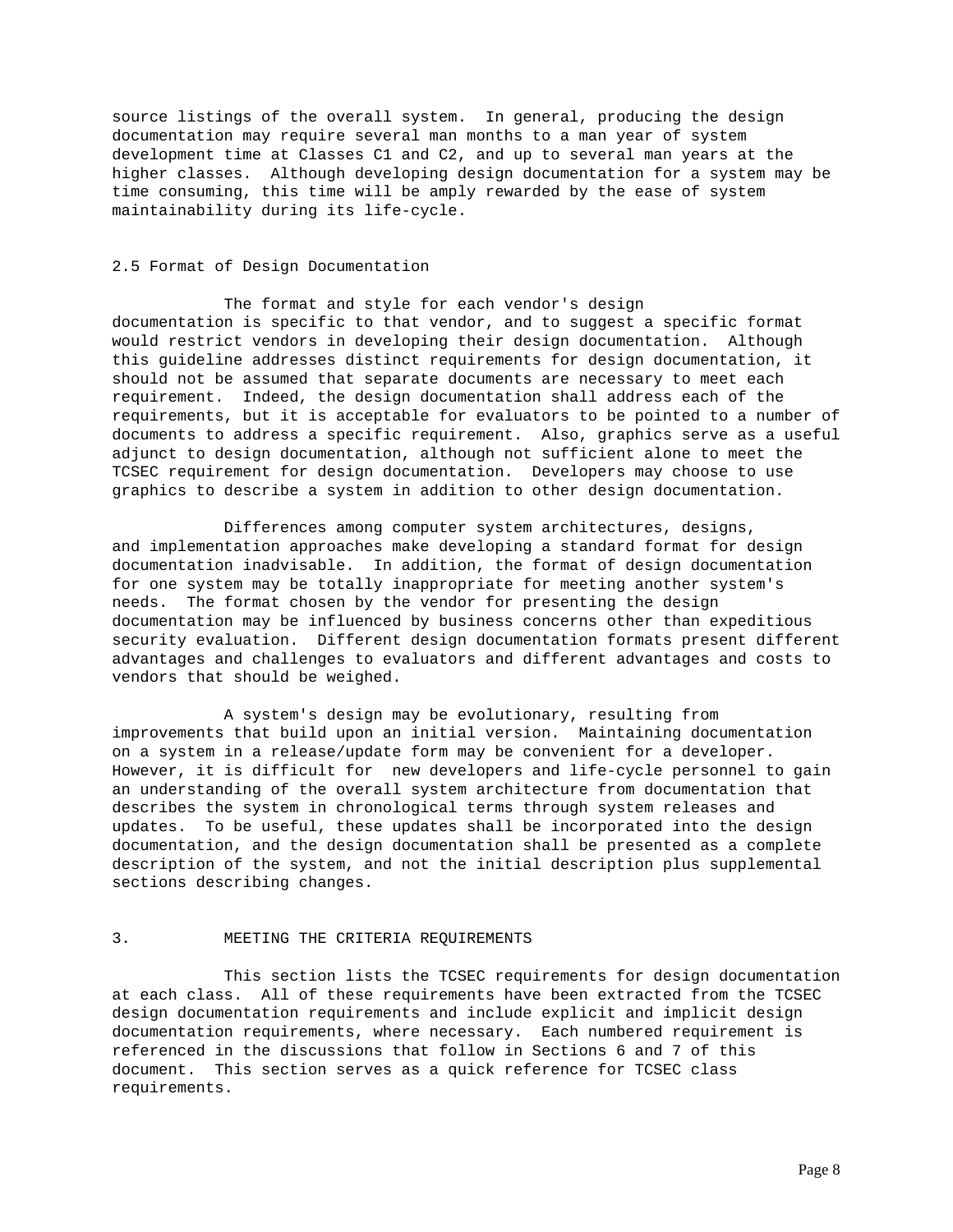As the TCSEC evaluation class level increases, it is implicitly required that the design documentation be more detailed. This is due to an increase in assurance required at the higher classes, as well as the introduction of new features at the higher classes that need to be documented, for example, labeling, auditing.

3.1 The C1 Design Documentation Requirements??

Requirement 1 - Describe the philosophy of protection.

Requirement 2 - Describe how the philosophy of protection is translated into the TCB.

Requirement 3 - Describe how the TCB is modularized (if modular).

Requirement 4 - Describe all interfaces between the TCB modules (if modular).

Requirement 5 - Describe how the TCB protects itself.

Requirement 6 - Provide a statement of the system security policy.

3.2 The C2 Design Documentation Requirements

No new requirements have been added at the C2 class.

3.3 The B1 Design Documentation Requirements??

Requirement 7 - Provide an informal or a formal description of the security policy model enforced by the TCB.

Requirement 8 - Explain the sufficiency of the security policy model to enforce the security policy.

Requirement 9 - Identify and describe the TCB protection mechanisms.

Requirement 10 - Explain how the TCB mechanisms satisfy the security policy model.

3.4 The B2 Design Documentation Requirements

Requirement 11 - Describe how the TCB is modularized. Requirement 12 - Describe all of the interfaces between the TCB modules.

Requirement 13 - Provide a formal description of the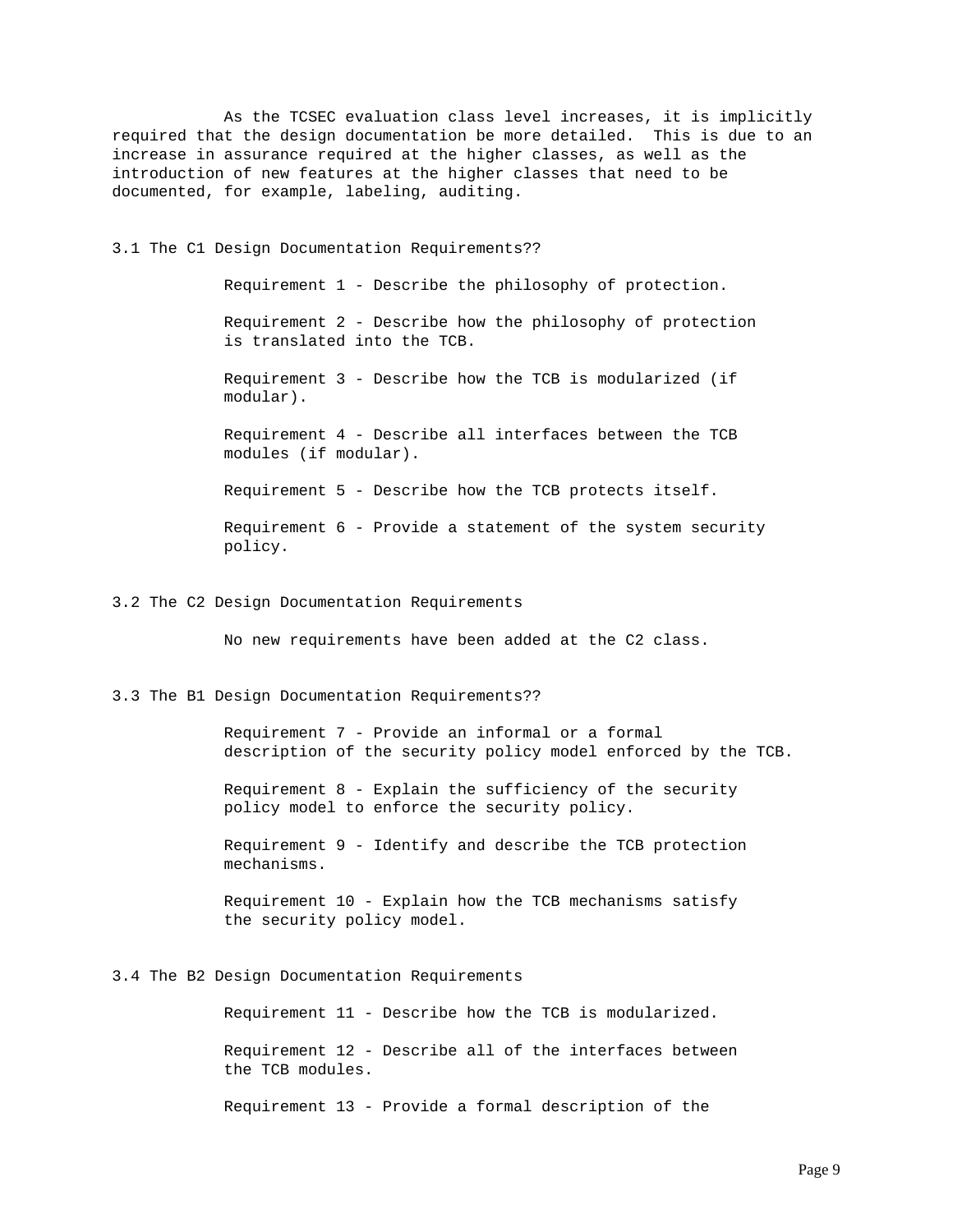security policy model.

Requirement 14 - Prove the sufficiency of the security policy model to enforce the security policy.

Requirement 15 - Show that the Descriptive Top Level Specification (DTLS) is an accurate description of the TCB interface.

Requirement 16 - Describe how the TCB implements the Reference Monitor Concept.

Requirement 17 - Describe why the reference monitor is tamper resistant.

Requirement 18 - Describe why the reference monitor cannot be bypassed.

Requirement 19 - Describe why the reference monitor is correctly implemented.

Requirement 20 - Describe how the TCB is structured to facilitate testing.

Requirement 21 - Describe how the TCB is structured to enforce least privilege.

Requirement 22 - Present the results and methodology of the covert channel analysis.

Requirement 23 - Describe the tradeoffs involved in restricting covert channels.

Requirement 24 - Identify all auditable events that may be used in exploitation of known covert storage channels.

Requirement 25 - Provide the bandwidths of known covert storage channels whose use is not detectable by auditing mechanisms.

#### 3.5 The B3 Design Documentation Requirements

Requirement 26 - Identify all auditable events that may be used in exploitation of known covert timing channels.

Requirement 27 - Provide the bandwidths of known covert timing channels whose use is not detectable by auditing mechanisms.

Requirement 28 - Describe how the system complies with additional B3 system architecture requirements, for example, minimal TCB and layering.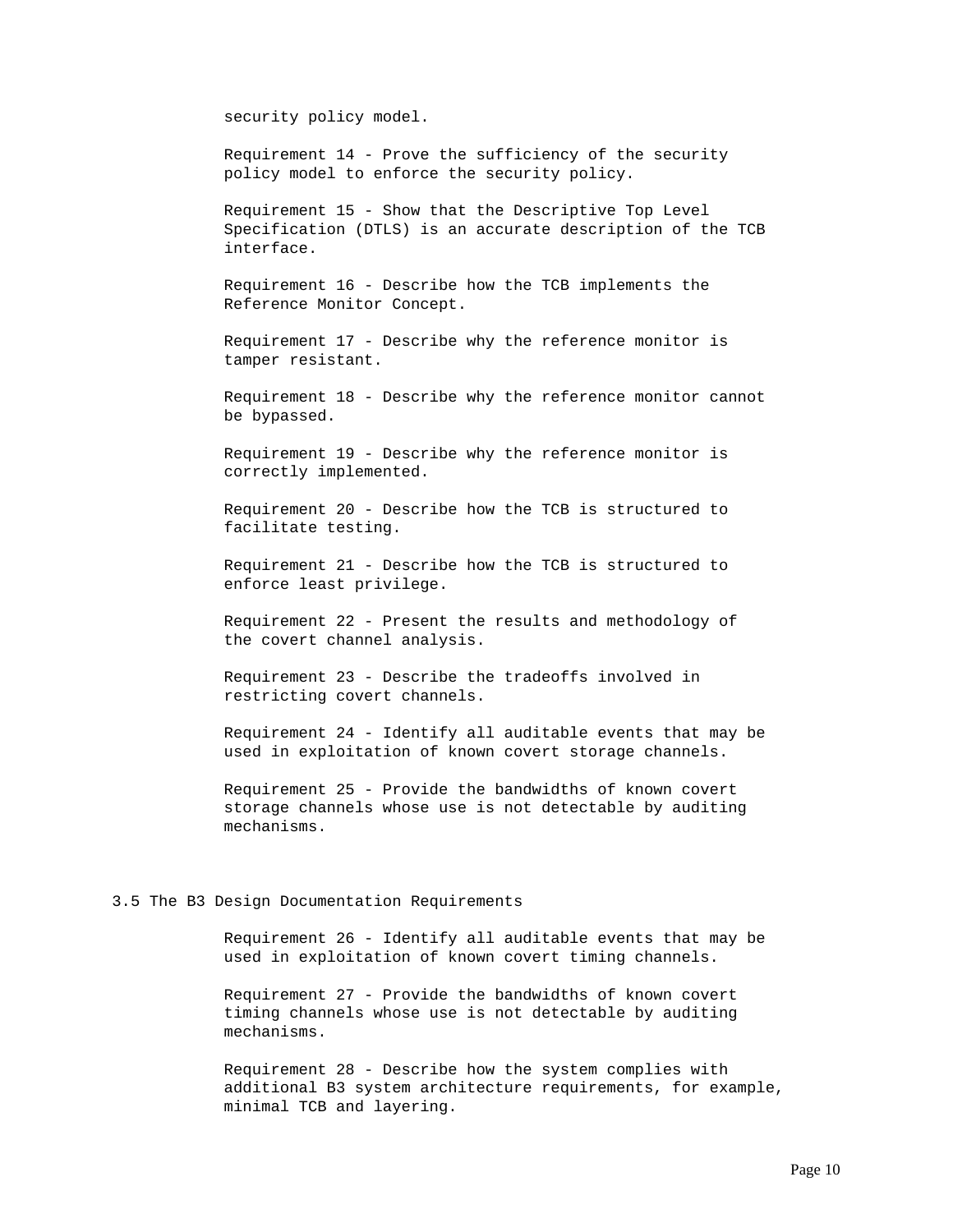Requirement 29 - Informally show consistency of the TCB implementation (in hardware, firmware, and software) with the DTLS.

Requirement 30 - Informally show correspondence between elements of the DTLS and elements of the TCB.

Requirement 31 - Informally show consistency of the DTLS with the model.

### 3.6 The A1 Design Documentation Requirements

Requirement 32 - Informally show consistency of the TCB implementation with the Formal Top Level Specification (FTLS).

Requirement 33 - Informally show correspondence between elements of the FTLS and elements of the TCB.

Requirement 34 - Clearly describe hardware, software, and firmware internal to the TCB that is not dealt with in the FTLS.

Requirement 35 - Informally or formally show consistency of the FTLS with the model.

Requirement 36 - Informally show correspondence between the FTLS and the DTLS.

# 4. COMPONENTS OF DESIGN DOCUMENTATION?

Design documentation describes why a system is trusted, how this trust is achieved, the mechanisms which provide the trust, and the relevant information that makes proper maintenance of a system possible. Design documentation at TCSEC class C1 lays the foundation for trusted systems by defining the philosophy of protection of a system. As the TCSEC classes increase, the level of detail and the quantity of information contained in the design documentation shall also increase. The following sections discuss design documentation and its role in describing the security policy of the system, the protection mechanisms of the system, and the specific requirements concerning covert channels.

### 4.1 Documenting The Security Policy

The design and development of any trusted system, from TCSEC class C1 to A1, is based upon a philosophy of protection that shall be described in the design documentation (Requirement 1). Design documentation explains and defines the philosophy of protection by describing how a system provides trust. Trust in computer systems is provided by the protection mechanisms contained within the TCB, such as discretionary access controls and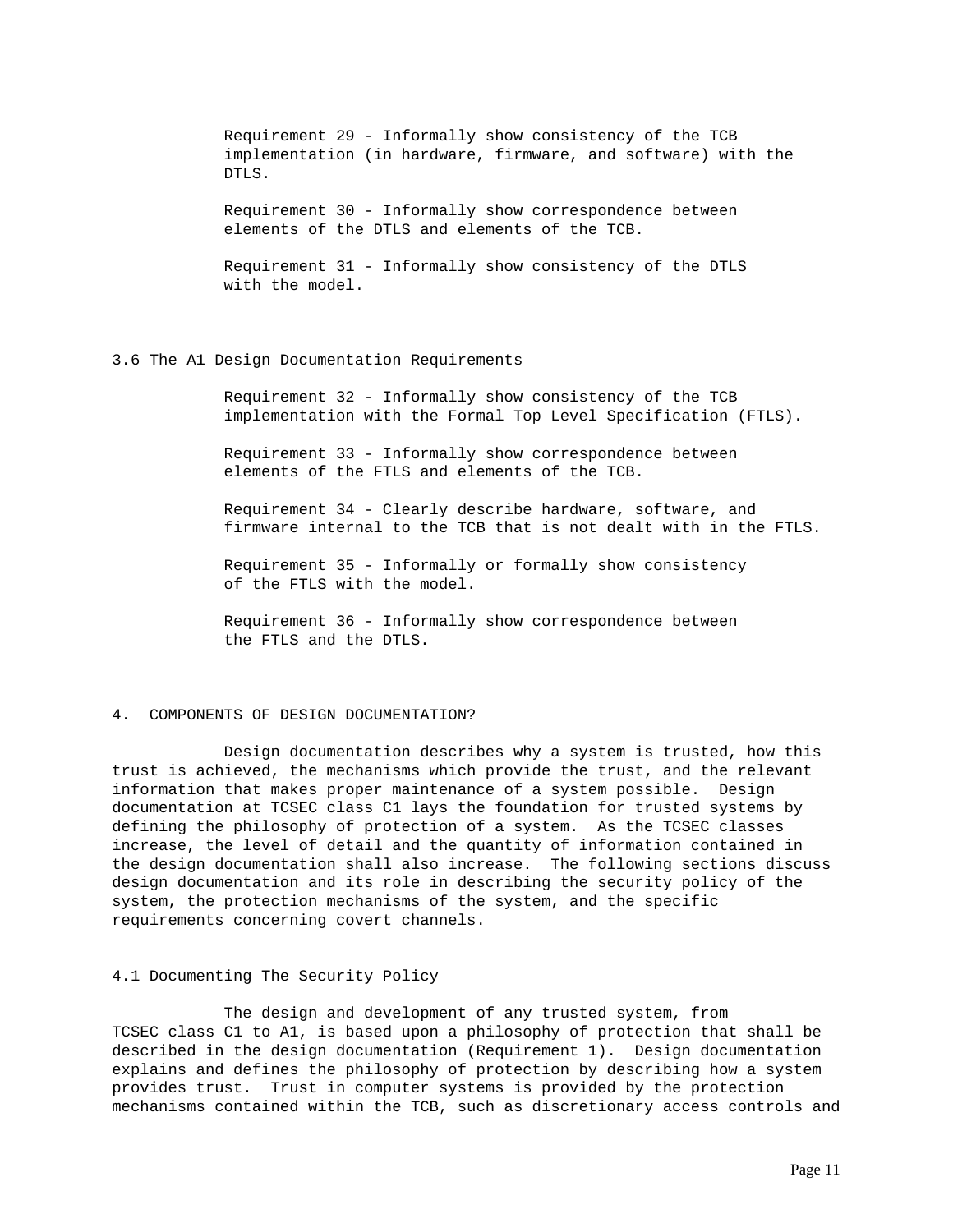identification and authentication mechanisms. These and all of the TCB mechanisms and their functions shall be described in the design documentation. In addition, the system security policy, i.e., what is being accessed by whom or from what, shall also be described in the design documentation (Requirement 6).

In order to describe how a system is trustworthy, the design documentation shall describe how the philosophy of protection is translated into the TCB (Requirement 2) and how it is supported by the TCB protection mechanisms. The design documentation shall first define the boundaries of the system and shall describe the parts of the system that are security relevant and the parts that are not. Rationale shall be presented that those portions of the system which are claimed to be outside of the TCB, are really outside. The proper identification of these parts is important to the maintenance of security in the system because it is necessary to know when a change to the system will affect the TCB implementation, and possibly violate the security policy of the system.

At the higher TCSEC classes, the description of the philosophy of protection evolves into a more structured description of how a system provides trust. At TCSEC class B1, this philosophy of protection shall be presented as an informal or formal security policy model in the design documentation (Requirement 7). This security policy model shall informally or formally define the subjects, objects, modes of access, and the security properties of the system. In addition, the model shall define the initial state of the system, a secure state of the system, and the way in which the system progresses from one state to the next. An informal security policy model may be presented in a natural language, for example, English. An explanation shall be provided demonstrating that the informal model is sufficient to enforce the security policy (Requirement 8).

At TCSEC class B2, a formal security policy model shall exist (Requirement 13). In addition to the B1 requirements, the formal security policy model shall contain: a set of security properties that captures the security policy, an abstract description of the operations performed by the TCB, and a rigorous argument through the use of predicate calculus that the description is consistent - internally consistent, that is, is not self-contradictory. The model shall include a proof that if the initial state of the system satisfies the definition of a "secure" state and if all assumptions of the model are satisfied, then all future states of the system will be secure.

A security policy model provides assurance that the system has been designed to enforce the security policy and provides a basis for the TCB implementation. As a means of increasing assurance, the design documentation shall show that the security policy model is sufficient to enforce the security policy of the system (Requirement 8). At TCSEC class B1, it shall be sufficient to show this in a natural language, e.g., English, but at class B2, this sufficiency of the security policy model shall be shown through a formal proof (Requirement 14). The design documentation shall provide a mapping of the security properties to the security policy. This sufficiency shall be demonstrated by describing how all aspects of the security policy are addressed by the security policy model.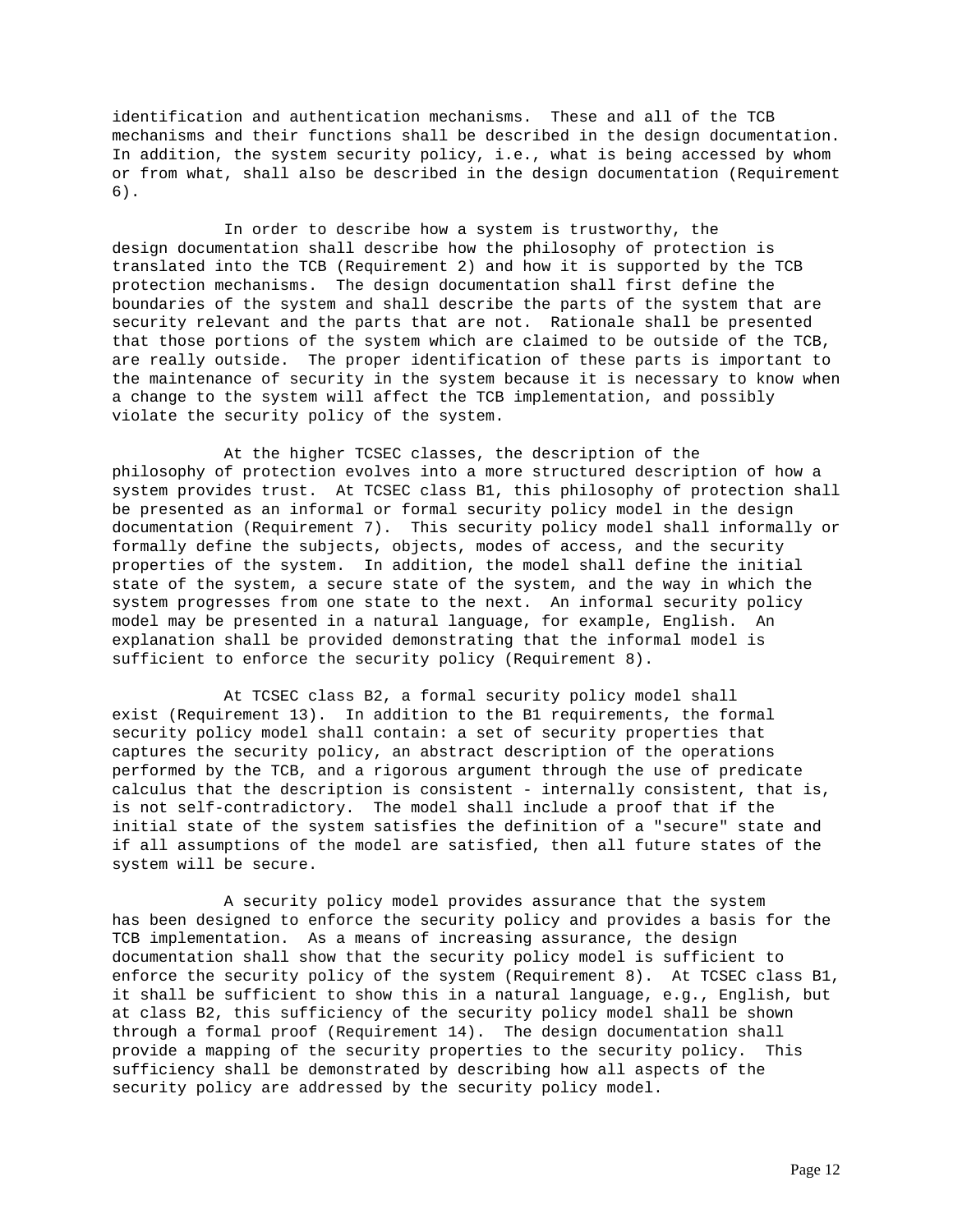An example of a formal security policy that enforces the DoD security policy is the Bell-La Padula model [1]. Although the Bell-La Padula security policy model supports the DoD security policy, it is important to realize that this does not mean that the Bell-La Padula model model can be directly used for all systems. The Bell-La Padula model, when used with different systems, will need to be representative of the system.

At TCSEC class B2, the TCSEC design specification and verification requirement calls for a descriptive top level specification (DTLS) of the TCB to be maintained to provide documentary evidence of how the formal security policy model is implemented through the TCB interface. The DTLS provides evaluators with a better understanding of the implementation of the reference monitor and provides maintenance personnel with the necessary documentation to correct, modify, or augment the TCB without destroying the TCB's cohesiveness and internal consistency. The description of the TCB should contain a description of the services and functions provided by the TCB and how they are invoked. For example, for UNIX1-based systems, the DTLS may be based upon enhanced manual pages. The manual pages shall include enough information to satisfy the design specification and verification requirement that the TCB be described in "terms of exceptions, error messages, and effects."[5] These individual manual sections should be accompanied by detailed section headers which clearly explain the security concepts and entities referenced within each section. The design documentation shall demonstrate that the DTLS is an accurate description of the TCB interface (Requirement 15). It should do this by accurately and completely describing the DTLS in relation to the TCB interface.

The design documentation shall be used to test against the TCB to, "demonstrate that the TCB implementation is consistent with the descriptive top level specification." [5] The design documentation shall describe how the TCB is structured to facilitate this testing (Requirement 20).

At TCSEC class B3, the design documentation shall informally show consistency of the TCB hardware, firmware, and software implementation with the DTLS as well as showing correspondence between elements of the DTLS and elements of the TCB (Requirements 29, 30). The goal of these two requirements is to ensure that the mapping between the TCB and DTLS is complete, easily understandable, unambiguous, and one-to-one between elements of the TCB implementation and elements of the DTLS. The level of detail of this mapping should be sufficient for any inconsistency to be obvious to members of the vendor's development team throughout the system life-cycle.

Also at TCSEC class B3, the design documentation shall provide a mapping from the DTLS to the TCB implementation (Requirement 30). This mapping should demonstrate that all elements that were specified were, in fact, implemented, and that any code that appears which is not specified directly merely reflects implementation detail; that there are no new, unspecified, user interfaces implemented. With this mapping, the design documentation shall describe all areas of correspondence between elements of

 ------------------------------------ 1 UNIX is a trademark of AT&T Bell Labs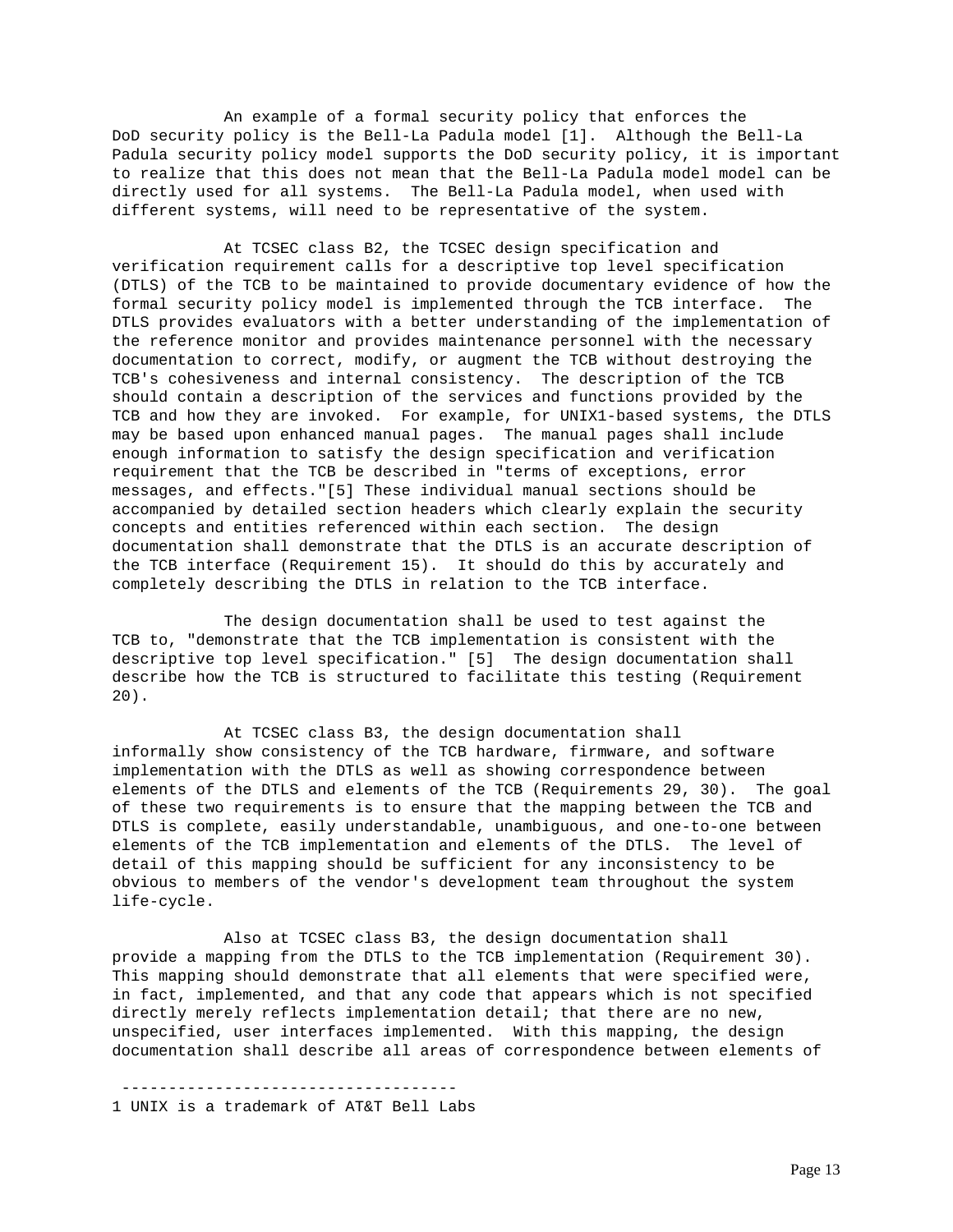the DTLS and elements of the TCB. For example, the mapping may be pointers in the DTLS description to source code modules of the TCB implementation.

The addition of the design specification and verification requirement of a mapping between the DTLS and the formal security policy model completes the evidence from the security policy to implementation. The entities of the model shall be shown to correspond to the elements of the DTLS (Requirement 31). This correspondence provides assurance that the security properties that are proven in the formal model are accurately reflected in the implementation.

At TCSEC class A1, the mapping shall be from the formal top level specification (FTLS) to the TCB (Requirements 32, 33). In addition, the mapping to the model shall be from the FTLS (Requirement 35). These changes reflect the introduction of an FTLS requirement in the design specification and verification requirements at A1. The design documentation shall describe how the FTLS accurately represents the TCB interface. The hardware/firmware components of the TCB, such as mapping registers and direct memory access input/output (I/O) components, that are directly or indirectly visible at the TCB interface shall be described in the design documentation. As stated previously, the goal of these requirements is to ensure that the mapping between the elements of the TCB implementation and the FTLS are complete, easily understandable, unambiguous, and one-to-one.

Although the TCSEC design documentation requirement changes at class A1 to require a mapping from the FTLS to the TCB, a DTLS is still required for class A1 systems. At TCSEC class A1, the DTLS serves to augment the FTLS by completing the description of the TCB in an informal language and by providing the conceptual glue to the specification of the reference monitor mechanism and the other TCB components. Since there is an explicit requirement at class A1 that both the FTLS and DTLS correspond to the formal security policy model, the DTLS and the FTLS must correspond (Requirement 36). At TCSEC class A1, "the FTLS and DTLS may be two separate documents, or they may be combined into a Complete Top Level Specification (CTLS). In a CTLS, the FTLS and DTLS portions (shall) be separately identifiable. The CTLS (shall) be a complete and accurate description of the TCB, and it (shall) be sufficiently well commented/annotated so that it can be easily understood with little or no knowledge of formal specifications."[8]

It is recognized that not all of the TCB internals are able to be specified within the FTLS. For the hardware, firmware, and software internal to the TCB, but not dealt with in the FTLS, the design documentation shall describe them in complete, clear, and careful detail (Requirement 34).

#### 4.2 Documenting TCB Protection Mechanisms??

As part of the description of the philosophy of protection and how it translates into the TCB, the design documentation shall include explanations of the security services offered by the TCB software, hardware, and firmware mechanisms from a system level view (Requirement 2). At TCSEC class C1, the design documentation for these protection mechanisms shall include how the mechanisms protect the TCB from tampering (Requirements 5).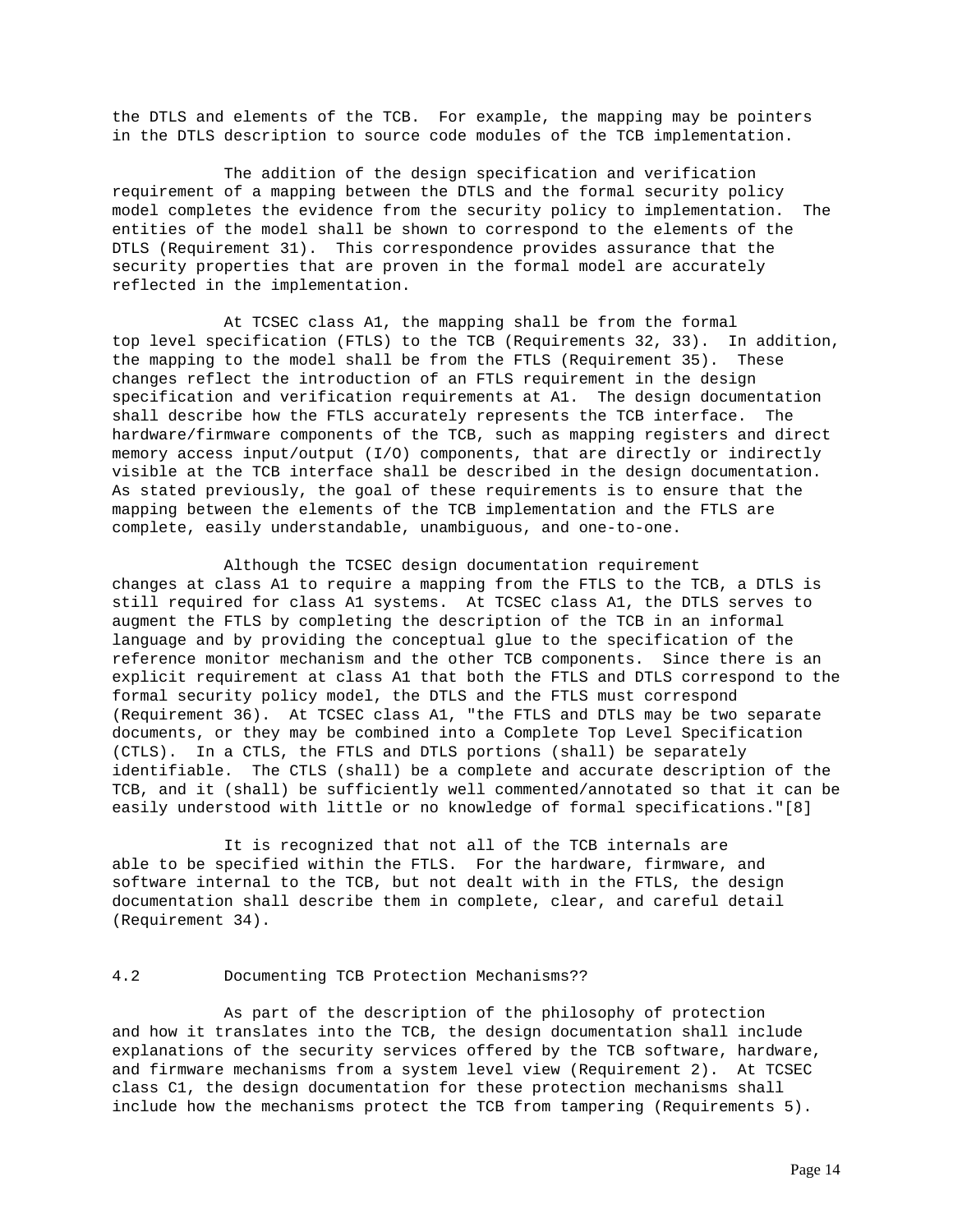The description of why the TCB is tamper resistant is an important requirement for all of the TCSEC classes. This design documentation requirement supports the TCSEC class C1 system architecture requirement which calls for the TCB to maintain a domain that implements the reference monitor concept that, "protects it from external interference or tampering"[5]. The mechanisms described in this section of the design documentation include things such as Discretionary Access Control (DAC) and identification and authentication (I&A) mechanisms. For example, the design documentation shall describe the DAC enforcement mechanism and how it controls discretionary access between named users or groups and named objects within the ADP system. As it relates to identification and authentication, the design documentation shall describe how users are identified to the TCB and the mechanism that authenticates the user's identity. Furthermore, the design documentation shall describe how the TCB protects the authentication data. To ensure that these mechanisms have not failed in any way, hardware and software mechanisms shall exist to periodically validate the correct operation of the on-site hardware and firmware elements of the TCB. These system integrity mechanisms shall also be described in the design documentation.

At TCSEC class B1, the design documentation shall identify and provide descriptions of the TCB protection mechanisms (Requirement 9). This documentation is required to provide the additional assurance required at TCSEC class B1. In most cases, these TCB protection mechanisms at TCSEC class B1 may be the same protection mechanisms that were described in TCSEC class C1, but at class B1, the description of these mechanisms shall describe how they support the additional system architecture requirement for process isolation. Process isolation mechanisms that prevent untrusted subjects from directly accessing separate address spaces are introduced at TCSEC class B1 and shall be described in the design documentation. The design documentation shall also show that all of the security services required by the security policy model are provided by the TCB mechanisms (Requirement 10).

At TCSEC class B2, the design documentation shall describe how the TCB protection mechanisms implement the reference monitor concept, i.e., is nonbypassable, always invoked, and small enough to be analyzed (Requirement 16). The design documentation requirement should demonstrate how the reference validation mechanism is tamper resistant, cannot be bypassed, is correctly implemented, and is structured to enforce least privilege (Requirements 17, 18, 19, 21). Although a reference monitor has been in place since TCSEC class C1, the system architecture requirements at TCSEC class B2 require that the TCB be protected, "from external interference and tampering," maintain process isolation, and be "internally structured into well defined largely independent modules."[5] These additional requirements shall be reflected in the design documentation.

One position for how the reference monitor hardware should be documented is presented in the following paragraphs:

"For microprograms (firmware), design documentation is needed for common routines, that is, documentation which fully describes the functionality and what is done to implement that functionality. At the least, a high level view of major operations, e.g., interrupts, I/O instruction interpretations is needed if the microcode is not modular enough to be described in terms of microroutines.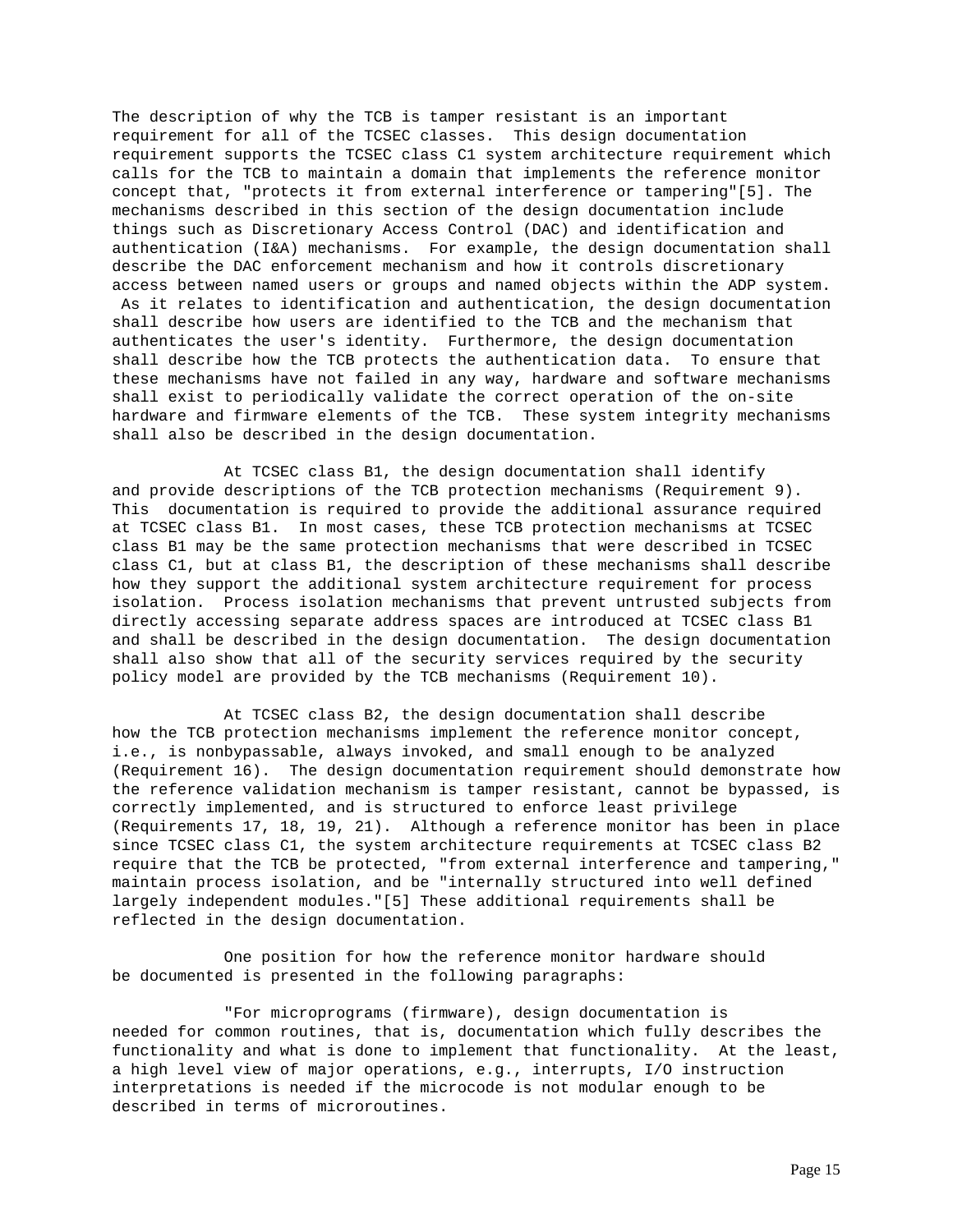For items inside the TCB, but outside of the reference monitor (such as most disk controllers, printers, and other peripherals), the interface must be described, but not the internals.

In the case of systems that do not use microcode, convincing arguments must be provided as to what elements of the hardware are security critical and why."[2]

The design documentation for the TCB firmware should parallel the documentation that is written for the TCB software, that is, it should fully describe the functionality and what is done to implement the functionality of the security kernel.

Assurance needs to be provided that the TCB is protected from modification. At TCSEC class B2, the design documentation shall provide this assurance through a description of why the reference monitor is tamper resistant (Requirement 17). This description shall include the methods and mechanisms by which the TCB protects itself from illicit modification. Any hardware mechanisms used by the TCB to separate protection critical elements from those that are not protection critical shall be described. The mechanisms used by the TCB to help support logically distinct storage objects with separate attributes shall also be described. The mechanisms used to protect against illicit modification may include some of the same mechanisms used to mediate accesses of objects by subjects that were introduced at TCSEC class C1. These mechanisms shall be described again at TCSEC class B2, but in greater detail as to how they apply to the reference validation mechanism.

The previous paragraph explained how the design documentation describes protection mechanisms, but more importantly, at TCSEC class B2, the design documentation shall show that all of the TCB software, firmware, and hardware mechanisms have been implemented as described and that the implementation functions correctly (Requirement 19). The design documentation shall justify the correctness of the entire TCB.

Also, at TCSEC class B2, the design documentation shall describe how the TCB is structured to enforce least privilege (Requirement 21). This description shall relate to the hardware, firmware, and software modules of the TCB, as well as to the enforcement of least privilege both within the TCB and upon trusted subjects. Least privilege ensures that any TCB module or trusted process has only those privileges and capabilities needed for it to perform the specific function for which it was designed. For example, if the hardware architecture implements protection rings, a description shall be given of the ring mechanisms. This description shall show how access to the innermost ring provides a means of running highly privileged processes, while the outermost ring provides a means of running unprivileged processes. Likewise, the description shall justify placement of functions within the higher privileged rings and the conferring of special privileges to trusted processes. Thus, the hardware is shown as a means of enforcing least privilege.

Similarly, firmware and software mechanisms may provide a means of enforcing least privilege. For example, a labeling mechanism may be implemented in software or firmware. Because labels may be used to enforce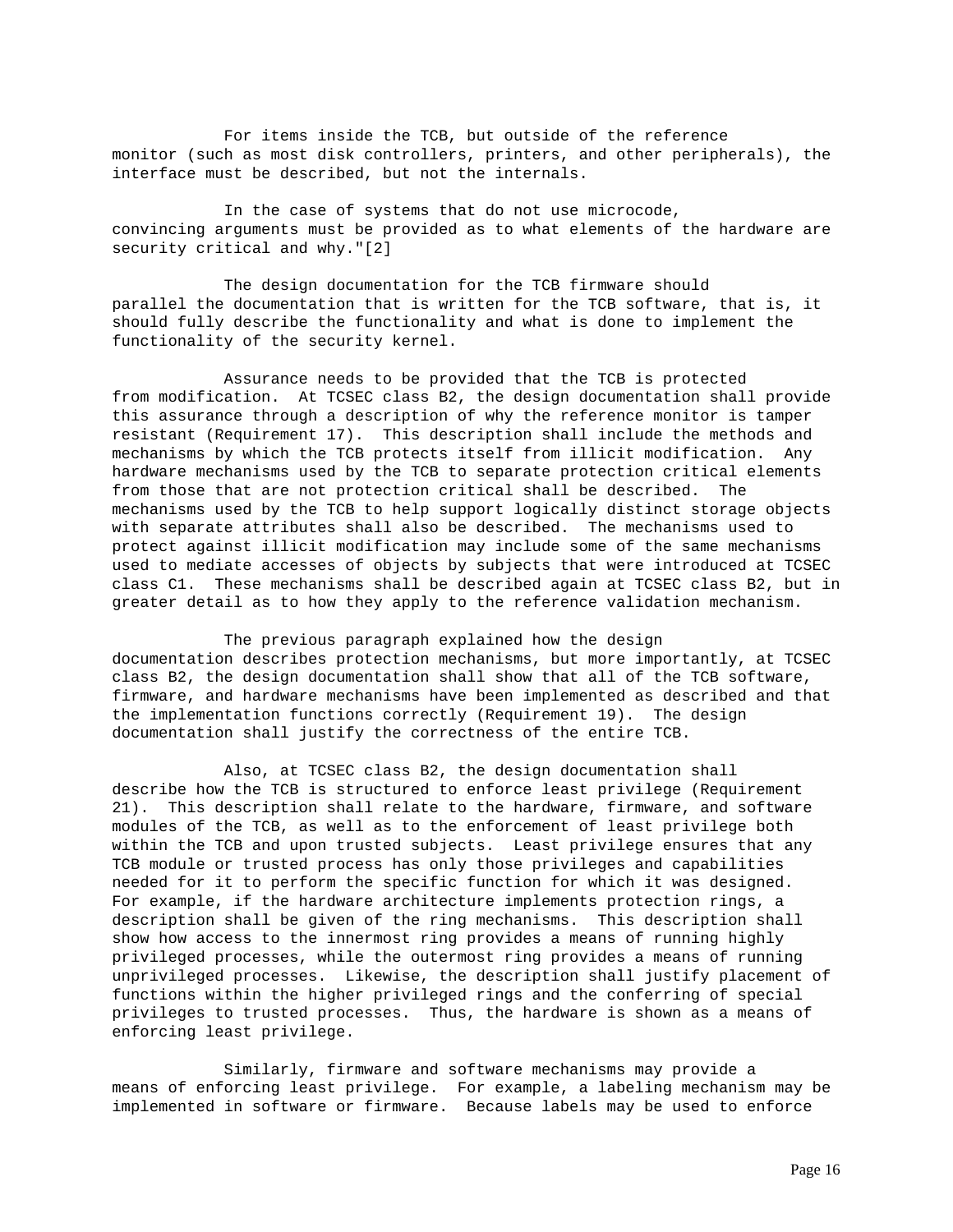least privilege, the software or firmware modules enforcing the labeling and label based access control shall be shown as a means of enforcing least privilege.

The separation of administrative roles in the system is one more way in which least privilege may be exercised. In this case, the roles of system administrator, security administrator, and/or system auditor may be performed by separate individuals. This is to ensure that the security functions of the system are not able to be performed by a single person. The way these roles are carried out in the system shall be described in the design documentation.

At TCSEC class B3, the system architecture requirements call for the TCB to be minimized, i.e., only security relevant functions appear within the TCB. The TCB at this class, "shall incorporate significant use of layering, abstraction, and data hiding," and shall have minimal complexity. The design documentation shall describe how the system complies with these additional architectural requirements in (Requirement 28). As stated previously, as the TCSEC classes increase and the implementation of the reference monitor concept becomes more defined, the amount of design documentation shall also increase.

# 4.3 Documentation of Covert Channels

A portion of the B2 requirements for design documentation addresses covert channels. The results of all covert channel analysis need to be in the design documentation to aid in the design and development of TCB mechanisms. For this reason, the design documentation shall present the results of the covert channel analysis and the methodology used (Requirement 22). The design documentation shall provide an overview of the covert storage channel analysis and testing procedures. It shall document the results of these tests and all of the covert channels identified. All auditable events shall be identified and described for all covert storage channels that are not removed from the system (Requirement 24).

When covert channels are identified, actions are sometimes taken to restrict the bandwidth of those channels. The design documentation shall describe and discuss these actions and the resulting degree of covert channel restriction in light of performance degradation, operational utility, or other considerations (Requirement 23). Processing delays resulting from reducing the number and bandwidth of covert channels shall be identified and characterized. The design documentation shall also note whether the exploitation of known covert channels is auditable. There will be some covert storage channels whose use will not be detectable by auditing mechanisms. The design documentation shall document the worst case and expected case bandwidths of these storage channels whose exploitation is not auditable (Requirement 25).

At TCSEC class B3, the design documentation shall recognize the introduction of covert timing channels into the requirements and shall consider them in all covert channel related descriptions as stated above (Requirements 26, 27). The covert timing channel analysis and testing procedures, and the results obtained from the tests shall be described in the design documentation. Additionally at TCSEC class A1, formal methods shall be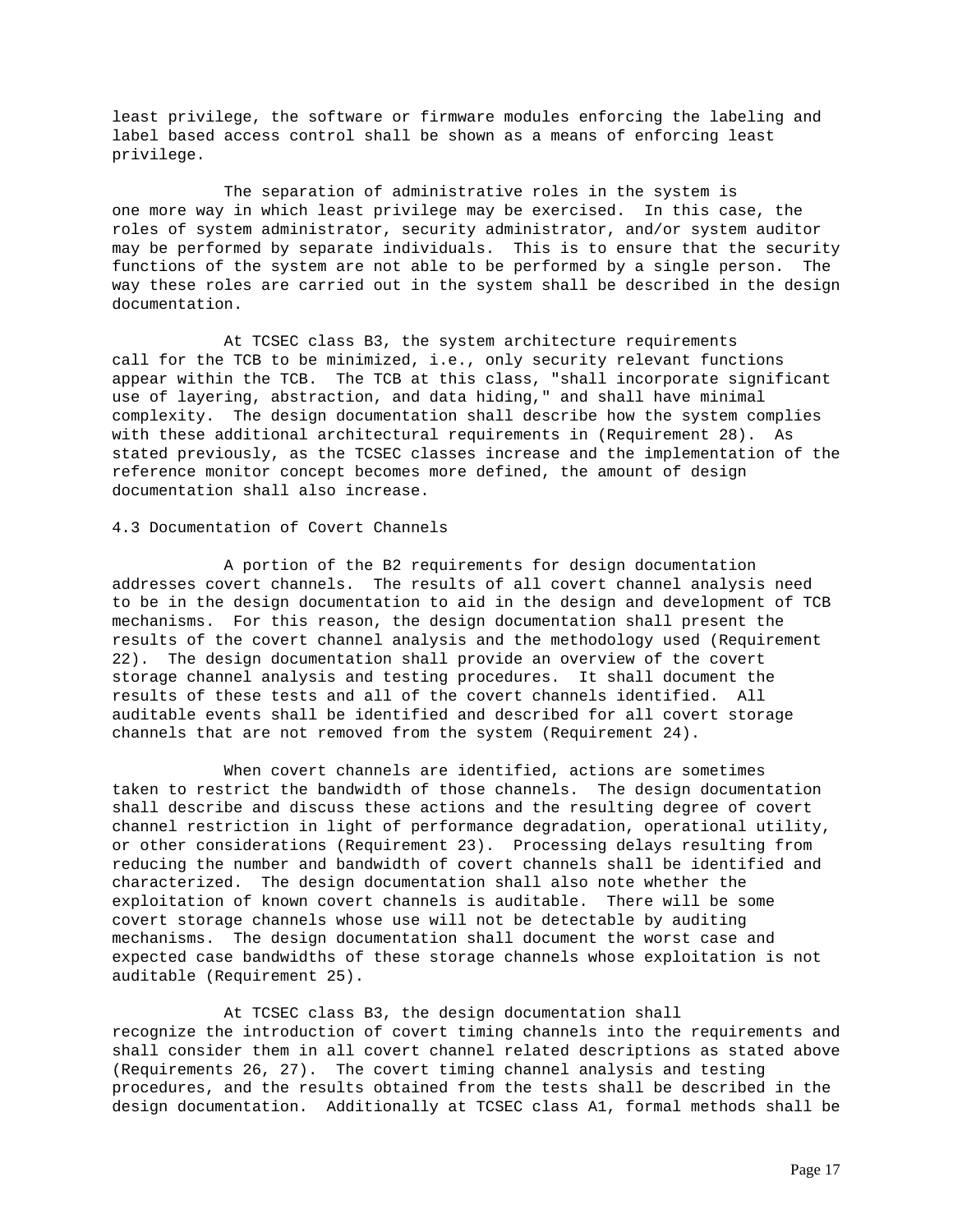used in the covert channel analysis and shall be described in the design documentation.

### 5. OTHER TOPICS?

# 5.1 Modularity

An important architectural feature of trusted systems for TCSEC class B2 and above is that the TCB be modular. The modularity of the TCB is important for ease of understanding, ease of analysis, and ease of maintenance. Modularity ensures that interfaces are well defined and errors are contained. It also provides a basis for enforcing least privilege. The content of hardware and software modules should be selected based on the following criteria: a module performs exactly one well defined action, a module has a well defined interface, a module interacts with other modules only in well defined ways, and a module is called upon to perform a function whenever that function is required. Although TCB modularity is not a requirement until class B2 (Requirements 11, 12), it is possible that vendors would want to build systems with modular TCBs at the lower classes. Regardless of class, if the TCB is modular, the design documentation shall describe how the TCB is modular and the interfaces between the TCB modules (Requirement 3, 4). As with all design documentation, the level of detail shall permit the description of the interfaces between the modules to be a useful description. Specifically, the design documentation shall include identification of the TCB hardware, software, and firmware modules, why the modules are considered as such, the interfaces between them, and the implementation of the modules. A mapping of the security services and mechanisms to the modules should also be described.

The level of detail of the design documentation increases the amount of assurance to be gained by the developers and evaluators. The description of the interfaces between the modules, whether hardware, firmware, or software, shall describe the types and sources of information passing between them (Requirement 4). In addition, the interfaces between these TCB modules and other system modules external to the TCB shall be described. This description is necessary to show that no breach of security can occur through the interfaces.

In some cases, software modules may depend upon hardware or firmware modules to perform correctly and these dependencies should also be included in the design documentation.

### 5.2 Hardware Design Documentation

Hardware design documentation for a system shall be provided at all levels of trust. Specifically, at TCSEC classes B2 and above, it is felt that the hardware design documentation is critical to the security of a system. At this class, systems "shall make effective use of available hardware to separate those elements that are protection critical from those that are not."[5] To meet this TCSEC requirement, developers should know the hardware base they are building on top of. Also, evaluators will need the hardware design documentation in order to evaluate that the vendor is making "effective use" of the hardware.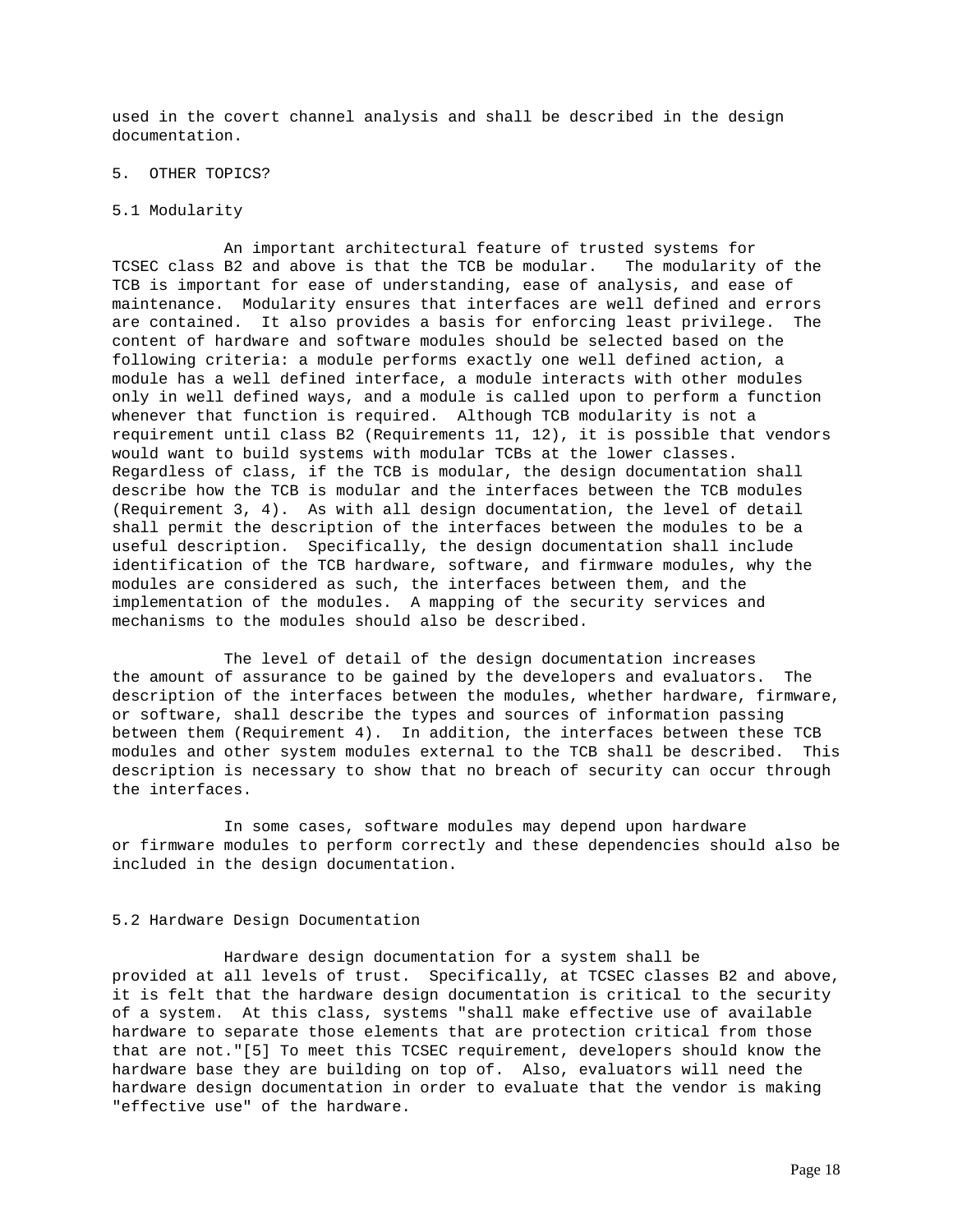The hardware design documentation includes descriptive information about the system's Central Processing Unit(s) (CPU), Memory Management Unit(s) (MMU), and all other additional processors, for example, I/O Processors, channel devices. The hardware design documentation is intended to discuss what the hardware is meant to do, but does not need to include details of implementation, such as the flow of control to perform a specific action. The hardware design documentation for every logical module in the hardware base should include a functional name, functional description, and a functional interface of that module.

The hardware design documentation defines the hardware portion of the TCB interface. The information on the hardware interface is important to correctly develop TCB routines and device drivers. Additionally, the hardware design documentation provides sufficient information that the TCB meets the System Architecture requirements of the TCSEC.

The information contained in the hardware design documentation shall be complete, specifying all possible interfaces to the system hardware, including the user-to-hardware interface as well as the TCB software-to-hardware interface. The hardware design documentation should include unprivileged instructions, privileged instructions, unpublished instructions, and all CPU-to-MMU, CPU-to-Channel, CPU-to-I/O bus, and additional processor interactions. Also, the software interface visible registers that exist on the CPU, MMU, and other processors shall be described in the hardware design documentation.

The design documentation for some hardware modules may require internal detail down to a bit level functional description of the module. The modules that fall into this category are those that make up the reference monitor, such as the address translation module, process isolation support module, fault handling module, I/O control module, and the diagnostic module. These hardware modules of the reference monitor directly support security and will require an explanation of why the reference monitor is "tamper resistant, cannot be bypassed, and is correctly implemented."[5]

# 5.3 Configuration Management

The design documentation for the system shall be under configuration management for the entire life-cycle of the system. Design documentation is only useful if it is complete and accurate. This means that any change to the system should also result in a change to the design documentation for the system.

The design documentation for a system should be treated as a configuration item for the system and should be subject to the identification, control, accounting, and audit functions of configuration management. "Initial phases of configuration control are directed towards control of the system configuration as defined primarily in design documents. Often a change to one area of a system may necessitate a change to another area. It is not acceptable to only write documentation for new code or newly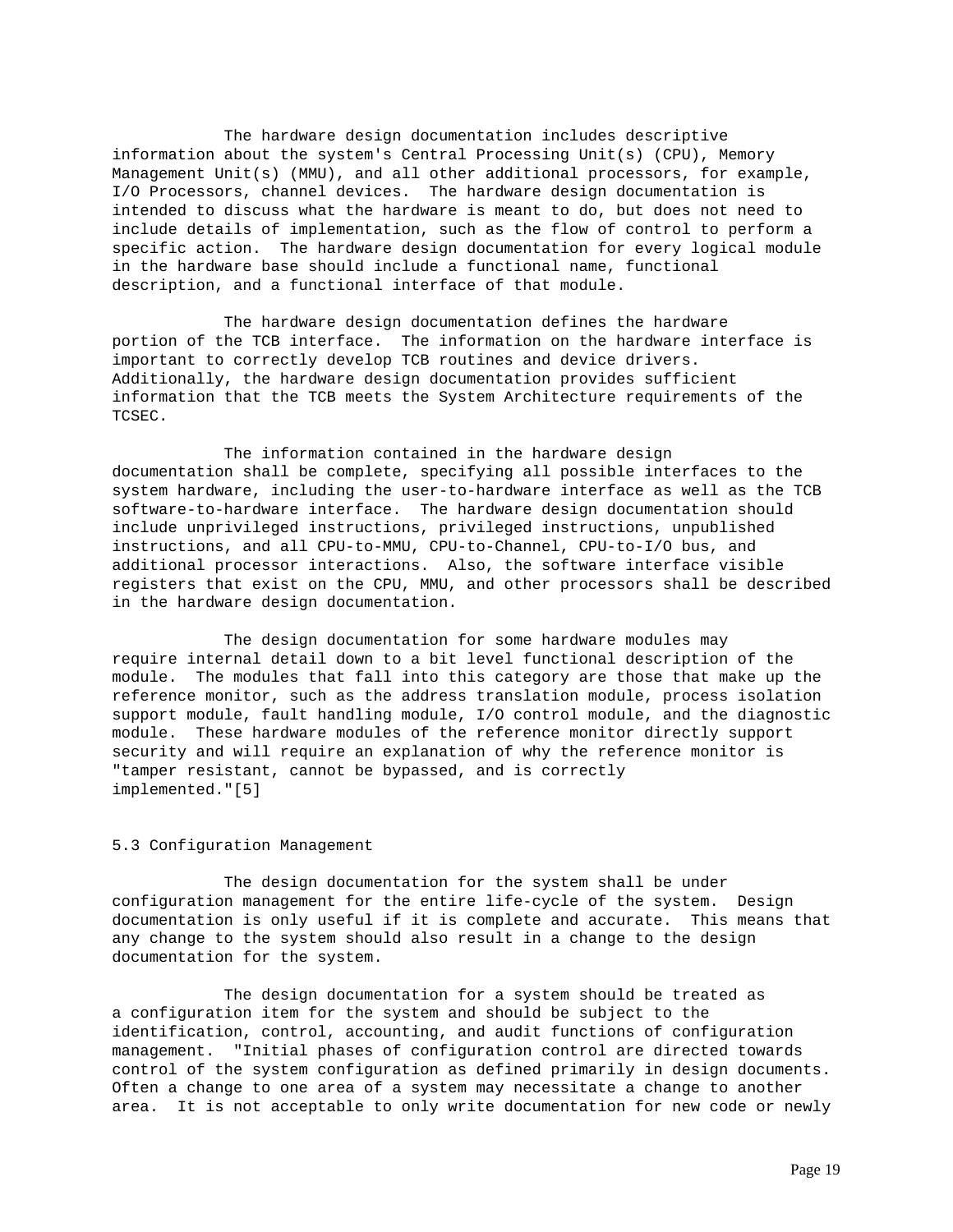modified code, but rather documentation for all parts of the TCB that were affected by the addition or change shall be updated accordingly. Although documentation may be available, unless it is kept under configuration management and updated properly it will be of little, if any use. In the event that the system is found to be deficient in documentation, efforts should be made to create new documentation for areas of the system where it is presently inadequate or nonexistent."[7]

The TCSEC requirements for configuration management do not begin until TCSEC class B2, but this should not mean that the design documentation for TCSEC class C1 to B1 systems not be under some type of control. At these lower classes, the control process for the design documentation may be less formal than that required by the configuration management requirements, but it should still provide assurance that the design documentation accurately describes the current system.

The National Computer Security Center has recently developed the Ratings Maintenance Program (RAMP) which requires configuration management at these lower classes of trust. "By training vendor personnel to recognize which changes may adversely affect the implementation of the security policy of the system, and to track these changes to the evaluated product through the use of configuration management, RAMP will permit a vendor to maintain the rating of the evaluated product without having to reevaluate the new version." [7]

For further information about the RAMP program and about the configuration management requirements for RAMP, contact:

> National Computer Security Center 9800 Savage Road Fort George G. Meade, MD 20755 6000

Attention: C12

### 6. SUMMARY OF DESIGN DOCUMENTATION

Design documentation is responsible for describing systems at all levels of trust. During the life-cycle of a system, it describes the system to facilitate changes and maintenance of the system. As it relates to the security of a system, design documentation provides assurance by describing how a system provides trust and shows that all of the protection mechanisms of a system are correctly implemented and sufficiently provide the needed trust. At the lower classes, design documentation begins to describe how security is provided in a system by stating the philosophy of protection of the system. At TCSEC class B1, the design documentation describes the security policy model of a system, and at TCSEC class B2 the security policy model is required to be formal.

Many of the other requirements in the TCSEC are related to design documentation. Design documentation shall describe how these requirements are satisfied. Covert channels are specifically addressed in the design documentation requirement. The assurance provided by design documentation is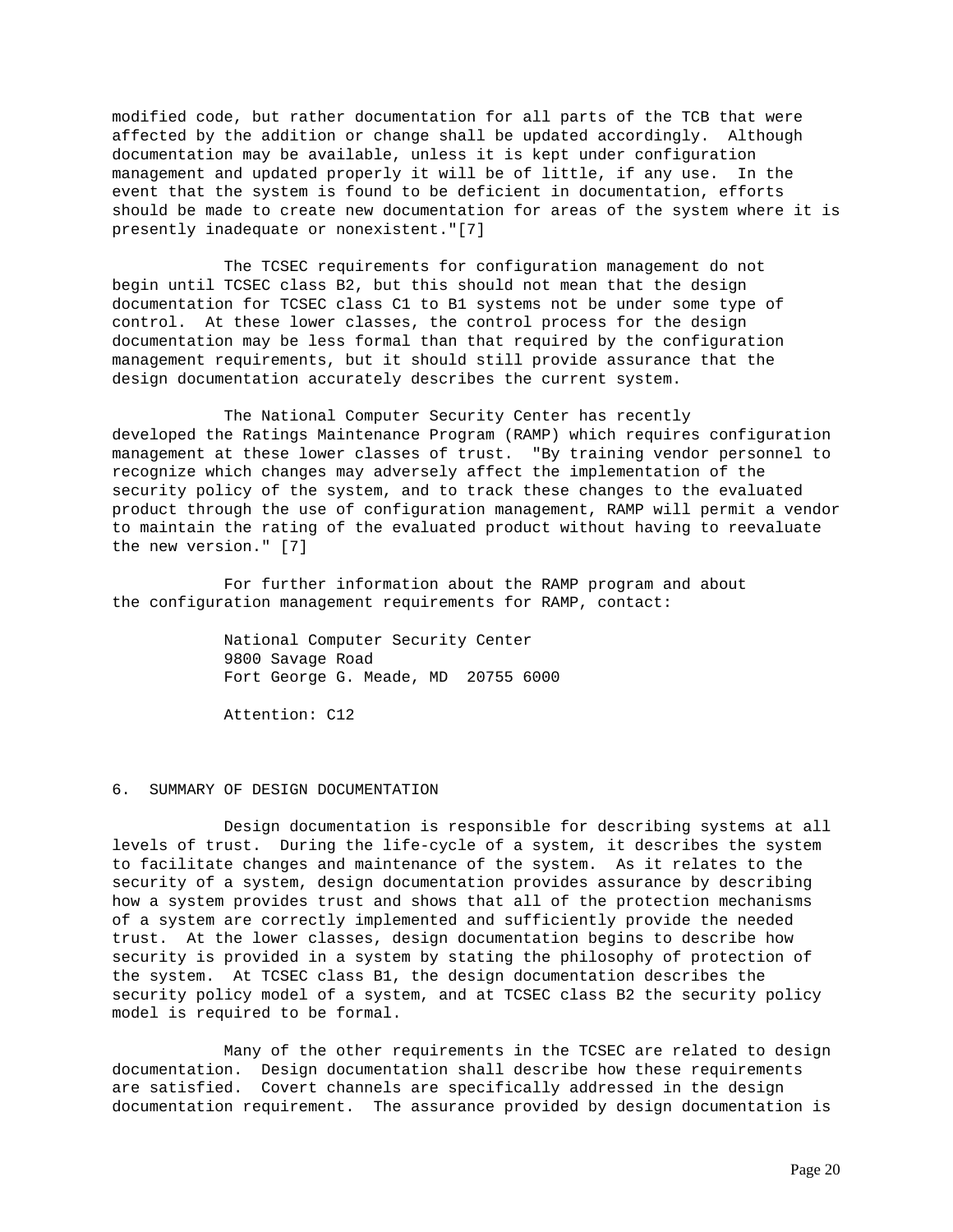dependent upon its thoroughness and accuracy. When design documentation is written, the role that it plays in the system life-cycle should be kept in mind. A new employee should be able to look at the design documentation and get an understanding of what the current system is and how it works. The key word in design documentation is current. When a system changes, the design documentation shall change accordingly. By accurately describing a system, design documentation provides assurance that there is an understanding of how and why the system provides trust. In addition, it provides information that will enable developers to analyze changes to the system to ensure that they do not adversely affect the trustworthiness of the system.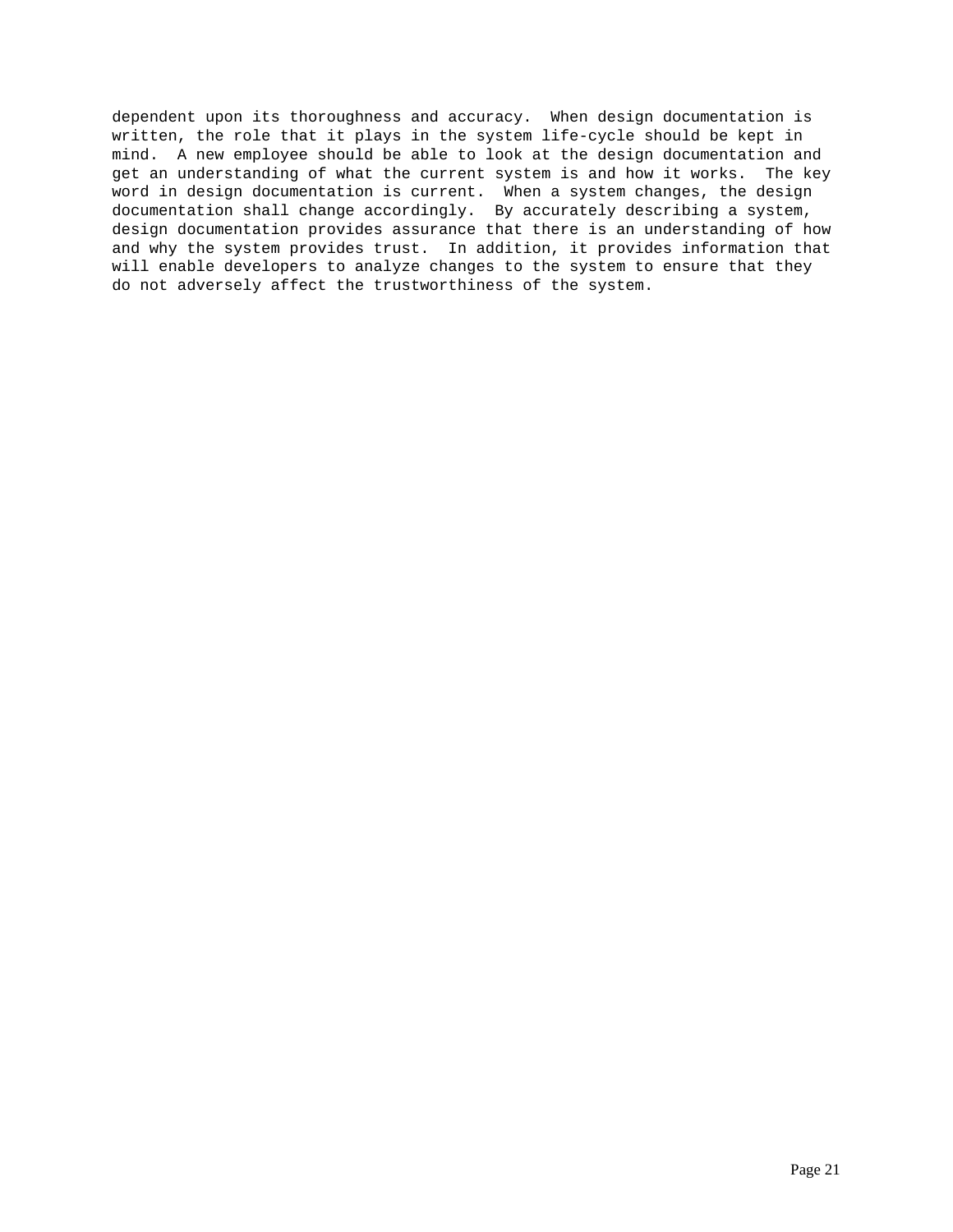### APPENDIX B

## EXCERPTS FROM FINAL EVALUATION REPORTS

This appendix reproduces excerpts from Final Evaluation Reports for products currently on the Evaluated Products List. The excerpts are reproduced from the "Applicable Features" portion of the section describing how the product met the requirements for Design Documentation.

The Final Evaluation Reports are available from the National Computer Security Center. However, most of the vendor documents mentioned in this appendix contain proprietary information, and therefore are not publicly available. Please do not request copies of the vendor documents from the National Computer Security Center.

B.1 CLASS C2

B.1.1 UTX/32S [6]

The following documents were provided to the evaluation team in fulfillment of the Design Documentation criterion:

> "Security Policy Model" "Program Maintenance Manual UTX/32S, Release 1.0 (DRAFT)". "System Calls" and "Maintenance" in the "System Administrator's Reference Manual". "4.2BSD and UTX-32 Differences Study for Gould UTX/32S" "Memory Management for Gould UTX/32S" "Object Reuse Study for Gould UTX/32S"

The "Gould UTX/32S 1.0 Security Policy Model" describes Gould's philosophy of protection and explains how this philosophy is translated into the TCB. It identifies all elements comprising the TCB, including the kernel, programs, data files, and processes. Subjects and objects are identified, and the mediation of accesses between them is described. A mapping from the TCB to the security philosophy is provided, and the discretionary access control, identification and authentication, and audit features and mechanisms are described. Additionally, the document discusses the role of secure sockets in interprocess communications. The "Gould UTX/32S 1.0 Security Policy Model" identifies all programs comprising the TCB.

The kernel interface is described by the "System Calls" section of the "System Administrator's Reference Manual". The "Maintenance" section of the reference manual comprises manual pages useful for systems programmers in maintaining UTX/32S. "4.2BSD and UTX-32 Differences Study for Gould UTX/32S" describes differences between 4.2BSD UNIX and Gould UTX/32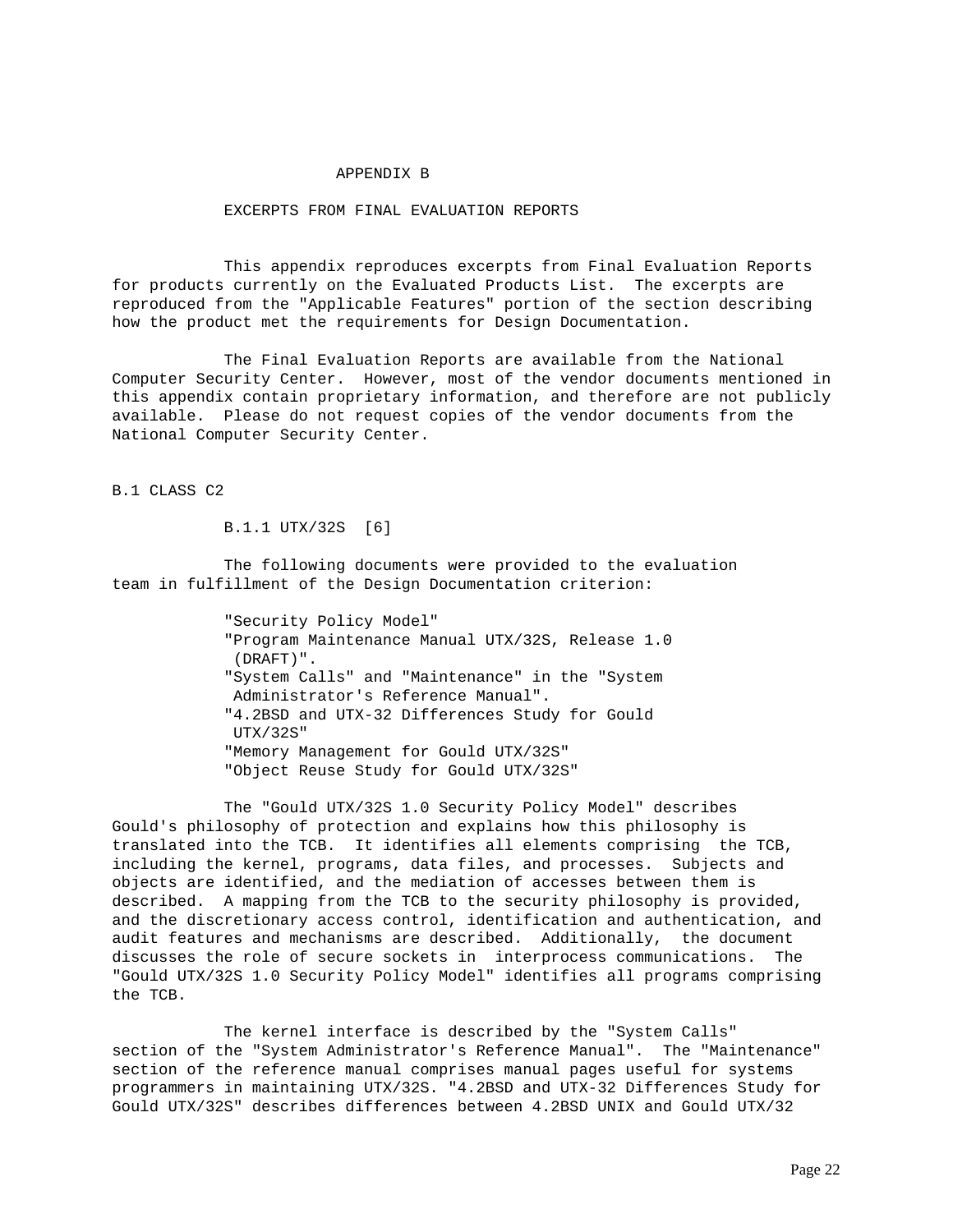1.2. Using "4.2BSD and 4.3BSD as Examples of the UNIX System," by J.S. Quarterman, A. Silberschatz, and J.L. Peterson (Computing Surveys, Vol. 17, No. 4, December 1985, pp. 379-418), as a baseline, the document identifies all instances where Gould UTX/32 differs from the described UNIX system.

The "UTX/32S Program Maintenance Manual" describes code modifications made to UTX/32 to meet the requirements of the "Gould UTX/32S 1.0 Security Policy Model". The document includes an overview of the mechanisms implemented in UTX/32S to strengthen security and to correct problems found in UTX/32 and other UNIX systems, and detailed descriptions for: the implementation of trusted servers to replace the functionality of the eliminated setuid and setgid bits; kernel modifications; auditing mechanisms; and additions, deletions, and modifications to utilities and libraries. Each module description includes an overview, a functional specification, and a design specification. Pointers to source code, which Gould made available to the evaluation team are provided.

Security critical features of the Gould PowerNode hardware used by UTX/32S are described in "UTX/32S Traps and Interrupts and Memory Management for Gould UTX/32S." "UTX/32S Traps and Interrupts" describes how UTX/32S makes use of the trap and interrupt facilities to interface with the hardware and process environments. "Memory Management for Gould UTX/32S" describes how UTX/32S uses the memory management facilities of the PowerNode hardware to provide the process environment. Both documents include applicable material from "Gould SS 6 (Virtual Mode), V6, and V9 Central Processing Unit Reference Manual".

"Object Reuse Study for Gould UTX/32S" provides details regarding how UTX/32S hardware and software manage system objects. This study identifies the system resources which can be allocated and deallocated, and details the strategies used to ensure that one process cannot gain access to the resources or data previously allocated to another process. This study, along with "Memory Management for Gould UTX/32S", provides a good description of UTX/32S design features which are used to meet the Object Reuse criterion.

B.2 CLASS B2

B.2.1 Multics [3]

The following documents satisfy the Design Documentation requirement:

# Applicable Features

The "Computer Security Model: Unified Exposition and MULTICS Interpretation" provides a description of Honeywell's philosophy for protection and how this is translated into the TCB. The security model enforced by the TCB is the Bell-La Padula model.

Multics has a set of Multics Design Documents (MDDs) that describe the TCB. (These documents are Honeywell Internal Documentation and are available only through the vendor by request. Honeywell reserves the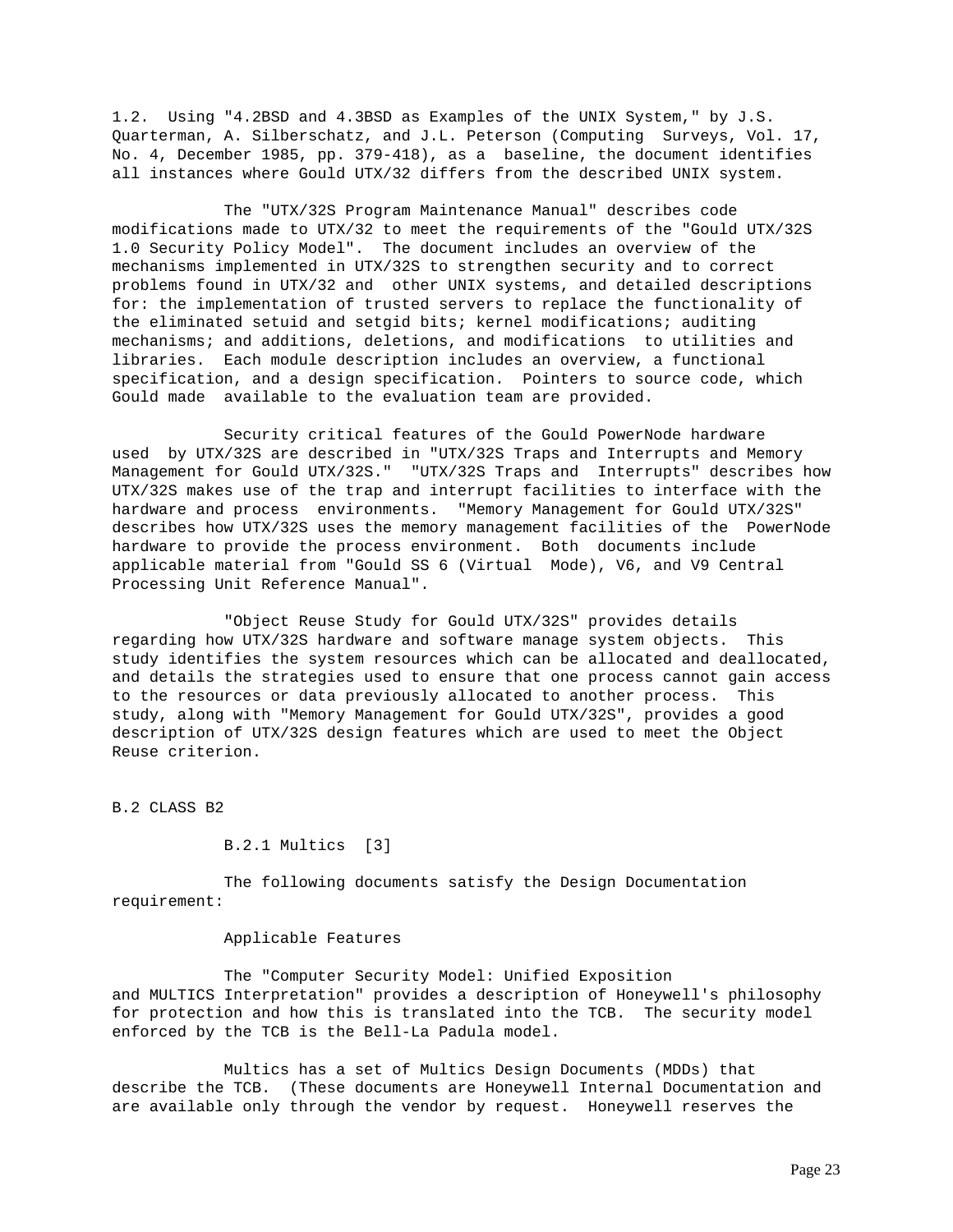right to deny such requests.) The MDDs are organized by major TCB service or function. These design documents describe the interfaces between TCB modules, how the TCB implements the reference monitor, and how the TCB is structured to facilitate testing and enforce least privilege.

These documents coupled with the Honeywell produced "Multics Interpretation," referenced in the previous paragraph identify the security protection mechanisms and explain how they satisfy the model.

The DTLS is an accurate description of the TCB interface. The "Covert Channel Analysis" describes all identified covert channels, how they can and cannot be restricted, how they are audited, and their bandwidths.

B.3 CLASS A1

B.3.1 SCOMP [4]

The following documents satisfy the Design Documentation requirement:

The manufacturer's philosophy of protection is documented in "SCOMP: A Solution to the Multilevel Security Problem" and its translation into the TCB given in "SCOMP Trusted Computing Base." The interfaces between the TCB modules are described in the several Part II specifications,

> "Detail Specification for SCOMP Kernel Part I, Release 2.1" "Detail Specification for SCOMP Kernel Part II, Release 2.1"

A formal description of the security policy model (Bell-La Padula) that is enforced by the TCB is given in "Secure Computer Systems", for the general case and Multics in particular in "Computer Security Model: Unified Exposition and MULTICS Interpretation". The Bell-La Padula Model has been accepted by the National Computer Security Center to model security policy "Security Requirements for Automatic Data Processing Systems" and to be consistent with its axioms. An interpretation of the model for the SCOMP system is given in "SCOMP Interpretation of the Bell-La Padula Model."

The specific TCB protection mechanisms are 1) protection rings, 2) SPM mediation of per user virtual memory, 3) minimum privilege for each TCB function, 4) integrity levels for users, operators, administrators, and security administrators, 5) individual trusted software processes for separate functions, and 6) ring gates and checks on parameter passing. The Part II Specifications previously referenced provide the necessary documentation for satisfaction of this requirement. The explanation given to show that the TCB protection mechanisms satisfy the model appears in "SCOMP Interpretation of the Bell-La Padula Model."

Section 3 of "SCOMP Trusted Computing Base" describes the SCOMP TCB reference monitor implementation. An analysis of the Reference Monitor appears in Appendix C and concludes that the informal proofs that the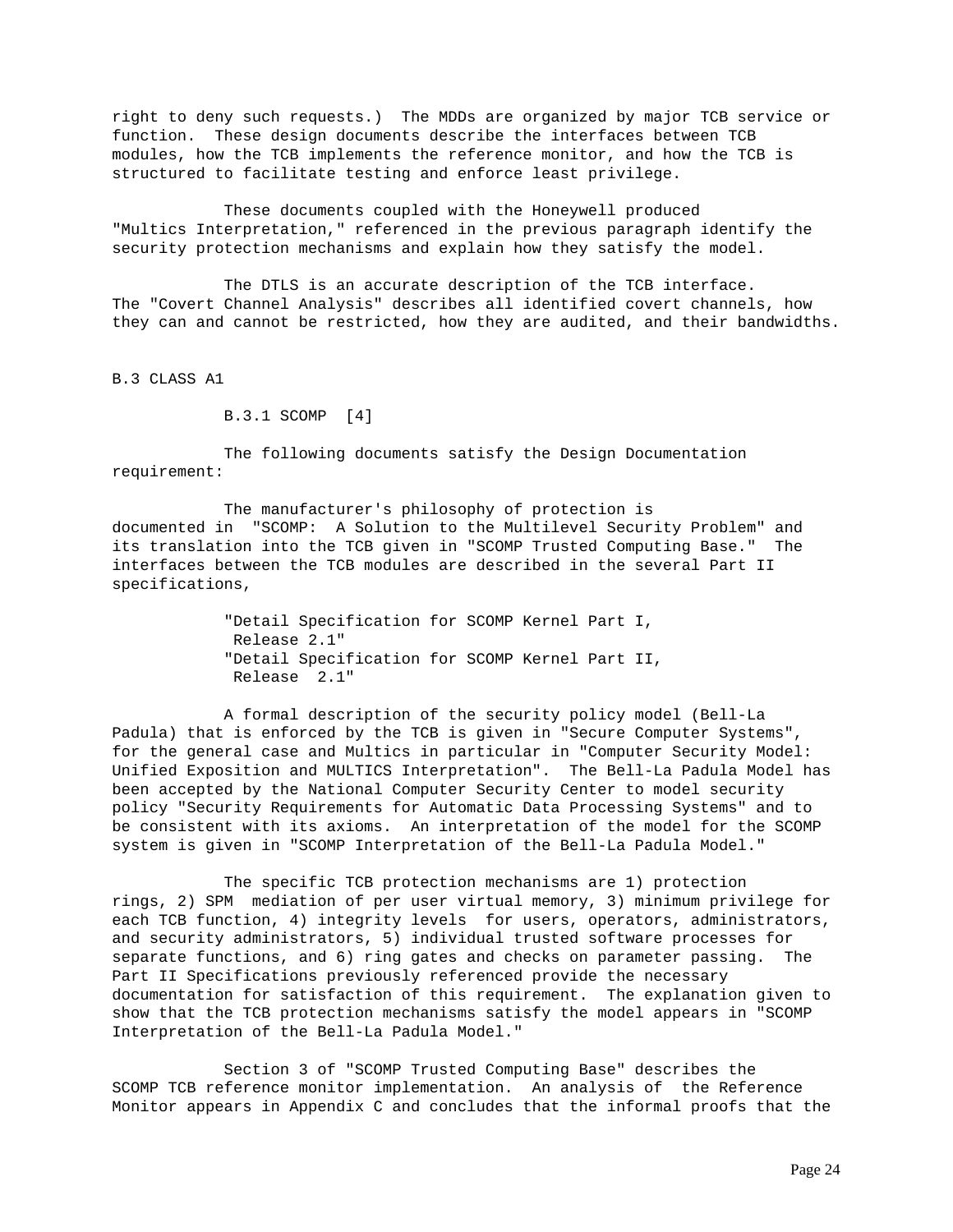SCOMP system implements the reference monitor concept are adequate.

The TCB implementation was shown to be consistent with the FTLS by specification to source code mappings "FTLS to Code Mapping for the SCOMP Kernel Software" "FTLS to Code Mapping for SCOMP Trusted Software"

> "Justification for Unspecified Code for the SCOMP Kernel Software, Release 2.1" "Justification for Unspecified Code for SCOMP Trusted Software"

TCB testing is documented in:

"SCOMP Kernel Test Procedures" "SCOMP Kernel Functional Test Summary" "Kernel Software Test Report for the SCOMP, Release 2.1" "Trusted Software Test Plan for the SCOMP" "Trusted Software Test Report for the SCOMP, STOP Release 2.0" "Trusted Software Test Report for the SCOMP, Appendix A:Test Programs, Appendix B: Test Results" "SCOMP Test and Verification Software Description, Rev. 3"

The TCB structure provided added assurance of the validity of the testing and helped to demonstrate the implementation of least privilege. The results of the covert channel analysis including conservative bandwidth estimates are presented in "Covert Channels in the SCOMP Kernel" and "Flow and Covert Channel Analysis for SCOMP Trusted Software, Release 2.1." 61 Auditable events, identified in Section 13 of "SCOMP Trusted Facility Manual, STOP Release 2.1", and the scheme of randomly selected delays on exception returns appear to satisfactorily limit the utility of the identified covert channels.

Finally, the internal TCB mechanisms that are not security related and hence not dealt with in the FTLS are described in the commercial Honeywell Level 6 documentation ("Honeywell Level 6 Minicomputer Systems Handbook, CC71" and "Honeywell Level 6 Communications Handbook, AT97-02D"), and the SCOMP system unique specifications:

> "Detail Specification for SCOMP Kernel Part I, Release 2.1" "Detail Specification for SCOMP Kernel Part II, Release 2.1".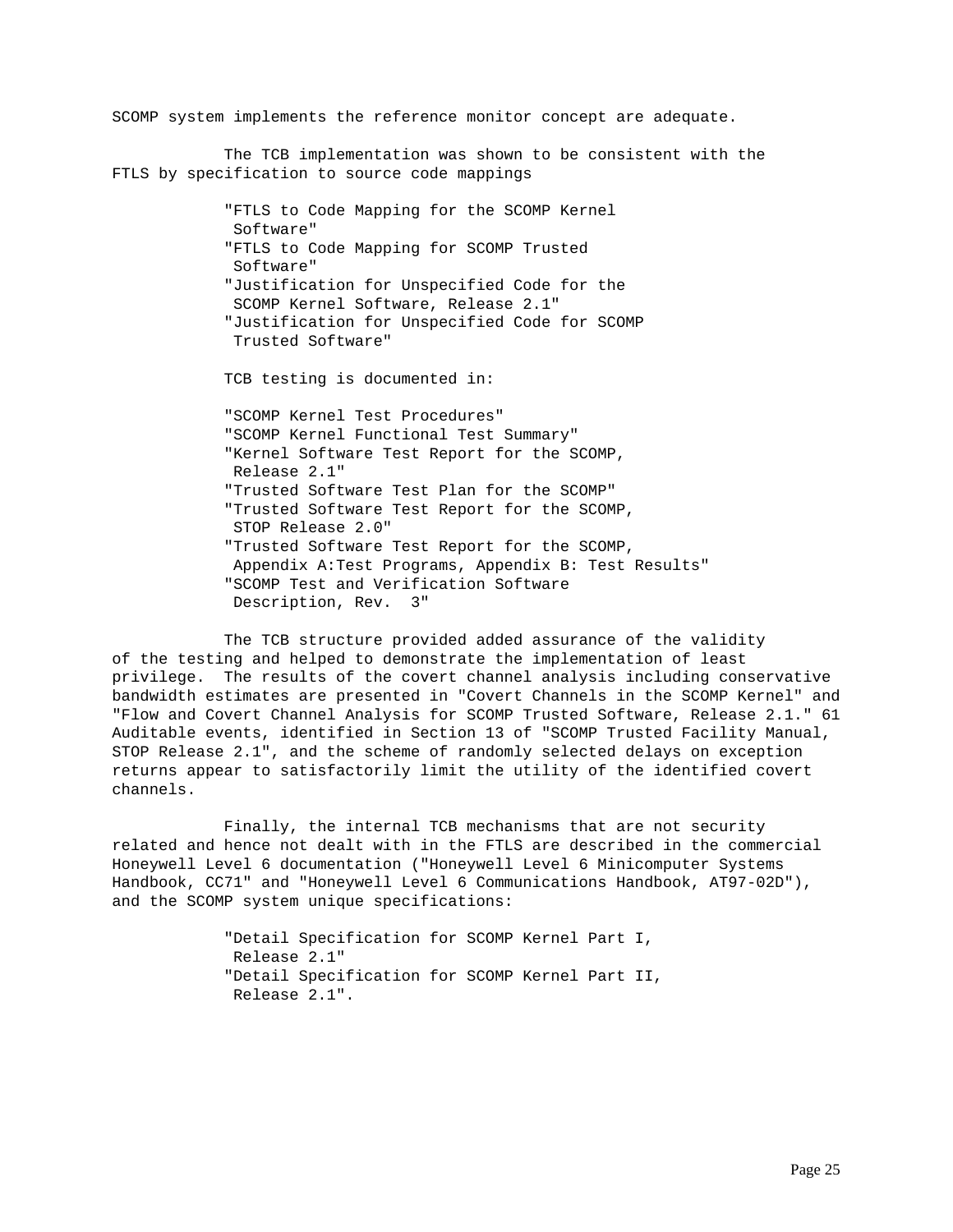#### GLOSSARY

#### Access

A specific type of interaction between a subject and an object that results in the flow of information from one to the other.[9]

# Access Attribute

Characteristic of an access of an object that specifies possible results of the access. Four example access attributes follow: execute (processing based upon the object accessed, but neither altering nor viewing capability); read (viewing but not altering capability); append (altering but not viewing capability); and write (both altering and viewing capabilities).[1]

### Audit Trail

A chronological record of system activities that is sufficient to enable the reconstruction, reviewing, and examination of the sequence of environments and activities surrounding or leading to an operation, a procedure, or an event transaction from its inception to final results.[9]

### Covert Channel

A communication channel that allows two cooperating processes to transfer information in a manner that violates the system's security policy. Also called confinement channel.[9]

### Covert Storage Channel

A covert channel that involves the direct or indirect writing of a storage location by one process and the direct or indirect reading of the storage location by another process. Covert storage channels typically involve a finite resource (e.g., sectors on a disk) that is shared by two subjects at different security levels.[5]

Covert Timing Channel

A covert channel in which one process signals information to another by modulating its own use of system resources (e.g., CPU time) in such a way that this manipulation affects the real response time observed by the second process.[5]

## Descriptive Top Level Specification (DTLS)

A top level specification that is written in a natural language (e.g., English), an informal program design notation, or a combination of the two.[5]

### Formal Security Policy Model

A mathematically precise statement of a security policy. To be adequately precise, such a model must represent the initial state of a system,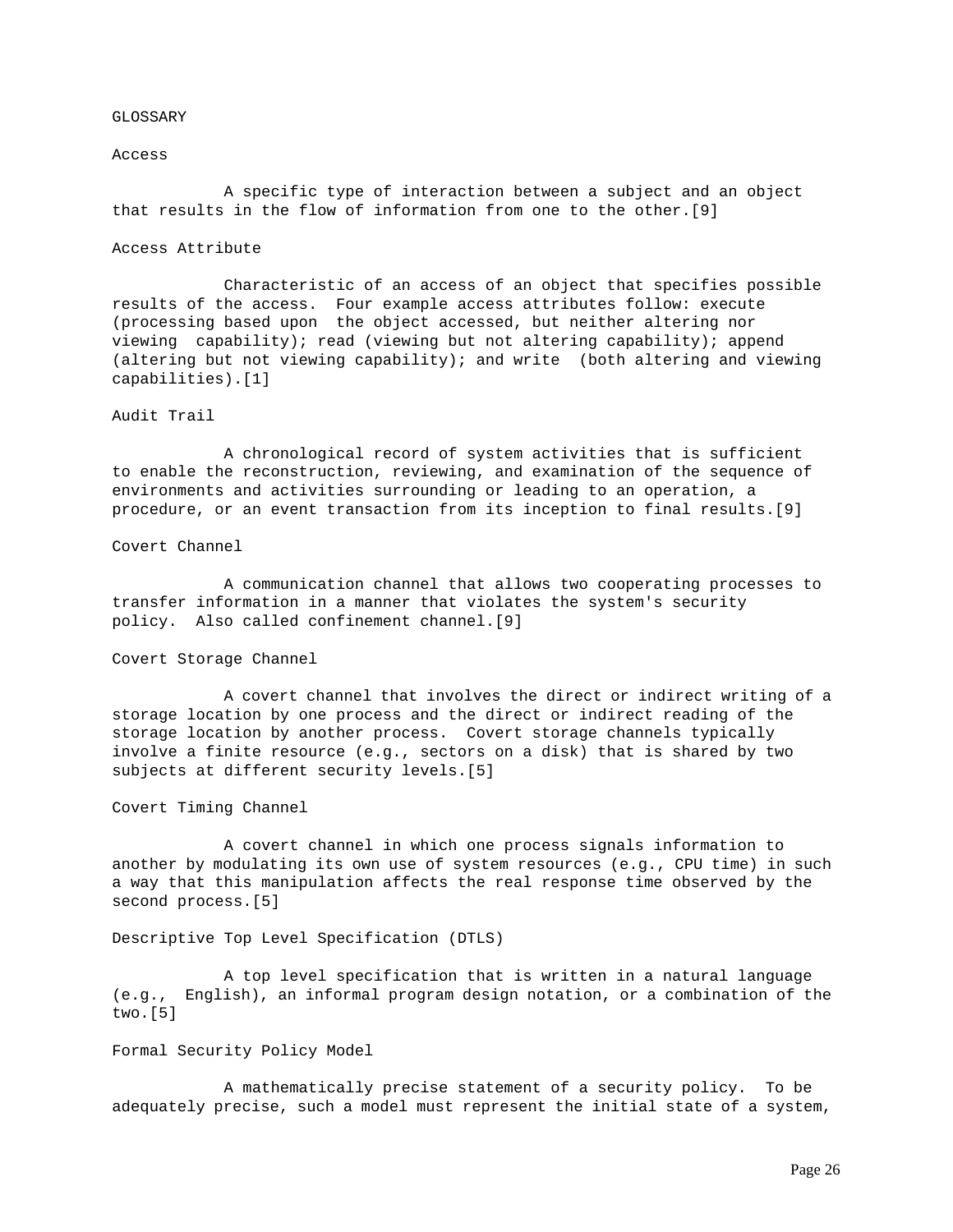the way in which the system progresses from one state to another, and a definition of a "secure" state of the system. To be acceptable as a basis for a TCB, the model must be supported by a formal proof that if the initial state of the system satisfies the definition of a "secure" state and if all assumptions required by the model hold, then all future states of the system will be secure. Some formal modeling techniques include: state transition models, temporal logic models, denotational semantics models, algebraic specification models. An example is the model described by Bell-La Padula.[9]

Formal Top Level Specification (FTLS)

A top level specification that is written in a formal mathematical language to allow theorems showing the correspondence of the system specification to its formal requirements to be hypothesized and formally proven.[9]

### Least Privilege

This principle requires that each subject in a system be granted the most restrictive set of privileges needed for the performance of authorized tasks. The application of this principle limits the damage that can result from accident, error, or unauthorized use.[9]

# Object

A passive entity that contains or receives information. Access to an object potentially implies access to the information it contains. Examples of objects are: records, blocks, pages, segments, files, directories, directory trees, and programs, as well as bits, bytes, words, fields, processors, video displays, keyboards, clocks, printers, and network nodes.[9]

### Reference Monitor Concept

An access control concept that refers to an abstract machine that mediates all accesses to objects by subjects.[9]

### Security Kernel

The hardware, firmware, and software elements of the Trusted Computing Base that implement the reference monitor concept. It must mediate all accesses, be protected from modification, and be verifiable as correct.[9]

#### Security Level

The combination of hierarchical classification and a set of nonhierarchical categories that represents the sensitivity of information.[9]

### Security Mechanism

A system or means of implementing a security service within a system.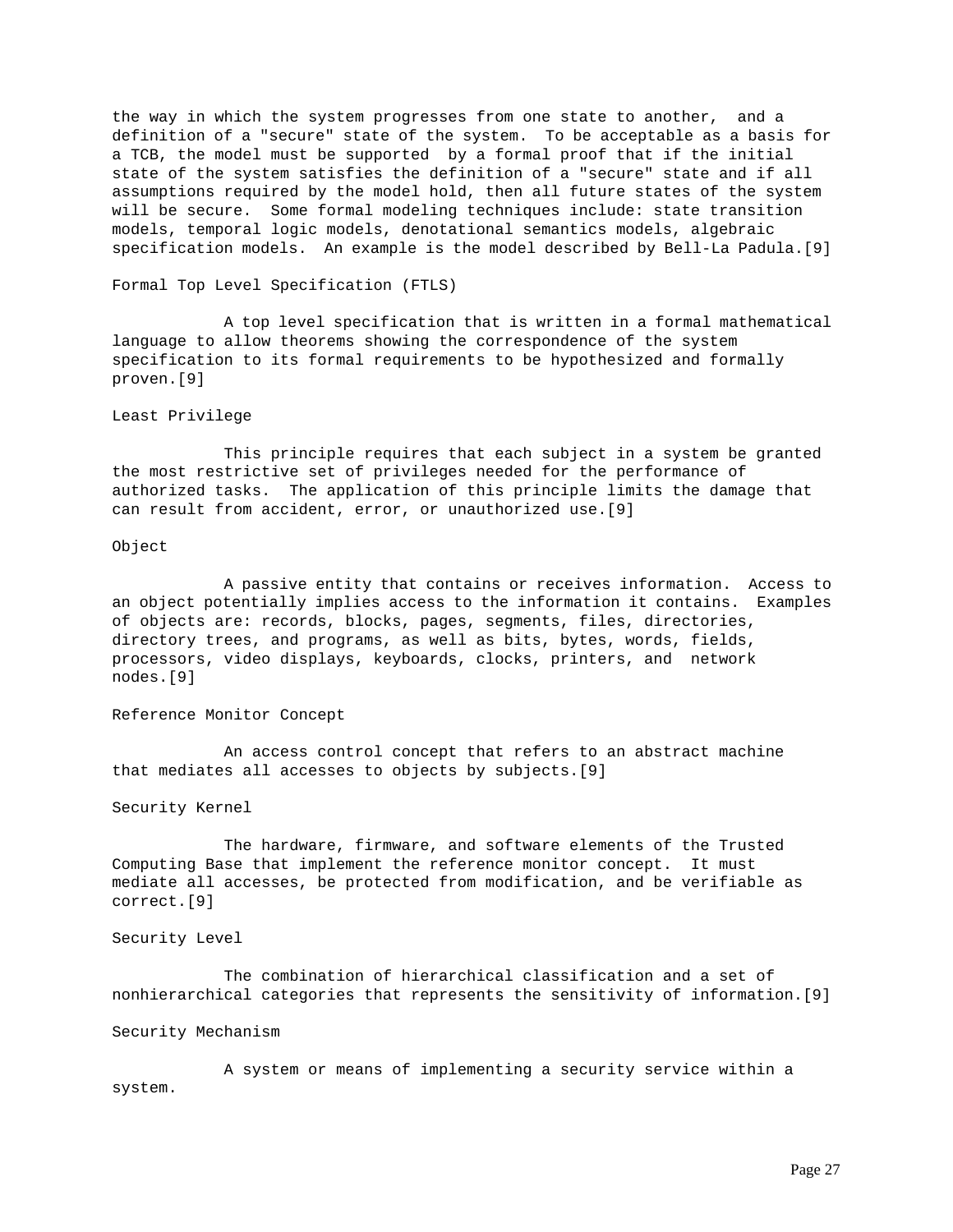#### Security Policy

The set of laws, rules, and practices that regulate how an organization manages, protects, and distributes sensitive information.[9]

Security Policy Model

A formal presentation of the security policy enforced by the system. It must identify the set of rules and practices that regulate how a system manages, protects, and distributes sensitive information.[9]

Security Service

A system or method of providing a security relevant feature in the system.

Sensitivity Label

A piece of information that represents the security level of an object. Sensitivity labels are used by the TCB as the basis for mandatory access control decisions.[9]

# Subject

An active entity, generally in the form of a person, process, or device that causes information to flow among objects or changes the system state. Technically, a process/domain pair.[9]

Trusted Computing Base (TCB)

The totality of protection mechanisms within a computer system - - including hardware, firmware, and software -- the combination of which is responsible for enforcing a security policy. It creates a basic protection environment and provides additional user services required for a trusted computer system. The ability of a trusted computing base to correctly enforce a security policy depends solely on the mechanisms within the Trusted Computing Base and on the correct input by system administrative personnel of parameters (e.g., a user's clearance level) related to the security policy.[9]